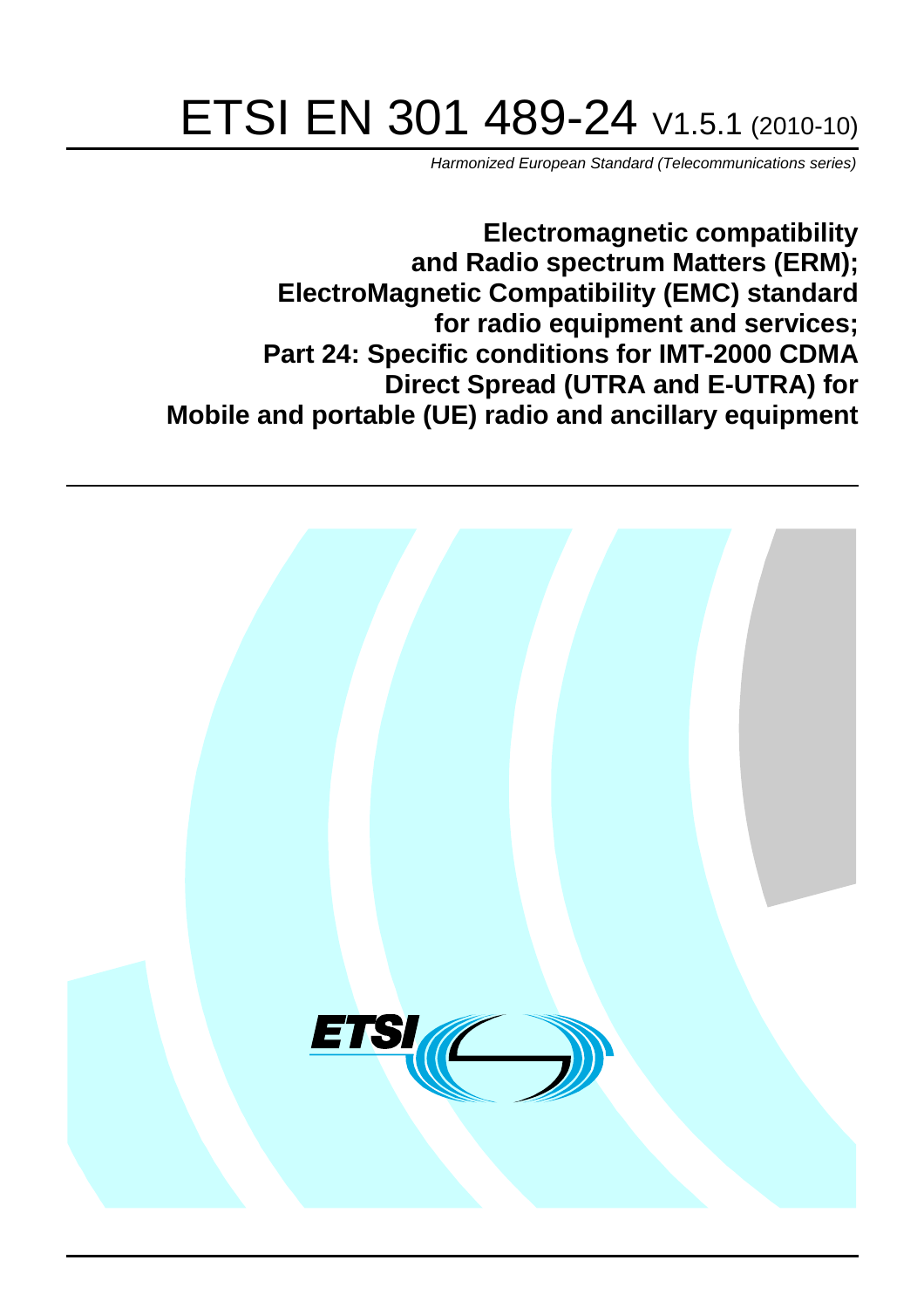Reference REN/ERM-EMC-268-24

Keywords EMC, IMT-2000, radio, regulation, terminal, UMTS

#### *ETSI*

#### 650 Route des Lucioles F-06921 Sophia Antipolis Cedex - FRANCE

Tel.: +33 4 92 94 42 00 Fax: +33 4 93 65 47 16

Siret N° 348 623 562 00017 - NAF 742 C Association à but non lucratif enregistrée à la Sous-Préfecture de Grasse (06) N° 7803/88

#### *Important notice*

Individual copies of the present document can be downloaded from: [http://www.etsi.org](http://www.etsi.org/)

The present document may be made available in more than one electronic version or in print. In any case of existing or perceived difference in contents between such versions, the reference version is the Portable Document Format (PDF). In case of dispute, the reference shall be the printing on ETSI printers of the PDF version kept on a specific network drive within ETSI Secretariat.

Users of the present document should be aware that the document may be subject to revision or change of status. Information on the current status of this and other ETSI documents is available at <http://portal.etsi.org/tb/status/status.asp>

If you find errors in the present document, please send your comment to one of the following services: [http://portal.etsi.org/chaircor/ETSI\\_support.asp](http://portal.etsi.org/chaircor/ETSI_support.asp)

#### *Copyright Notification*

No part may be reproduced except as authorized by written permission. The copyright and the foregoing restriction extend to reproduction in all media.

> © European Telecommunications Standards Institute 2010. All rights reserved.

**DECT**TM, **PLUGTESTS**TM, **UMTS**TM, **TIPHON**TM, the TIPHON logo and the ETSI logo are Trade Marks of ETSI registered for the benefit of its Members.

**3GPP**TM is a Trade Mark of ETSI registered for the benefit of its Members and of the 3GPP Organizational Partners. **LTE**™ is a Trade Mark of ETSI currently being registered

for the benefit of its Members and of the 3GPP Organizational Partners.

**GSM**® and the GSM logo are Trade Marks registered and owned by the GSM Association.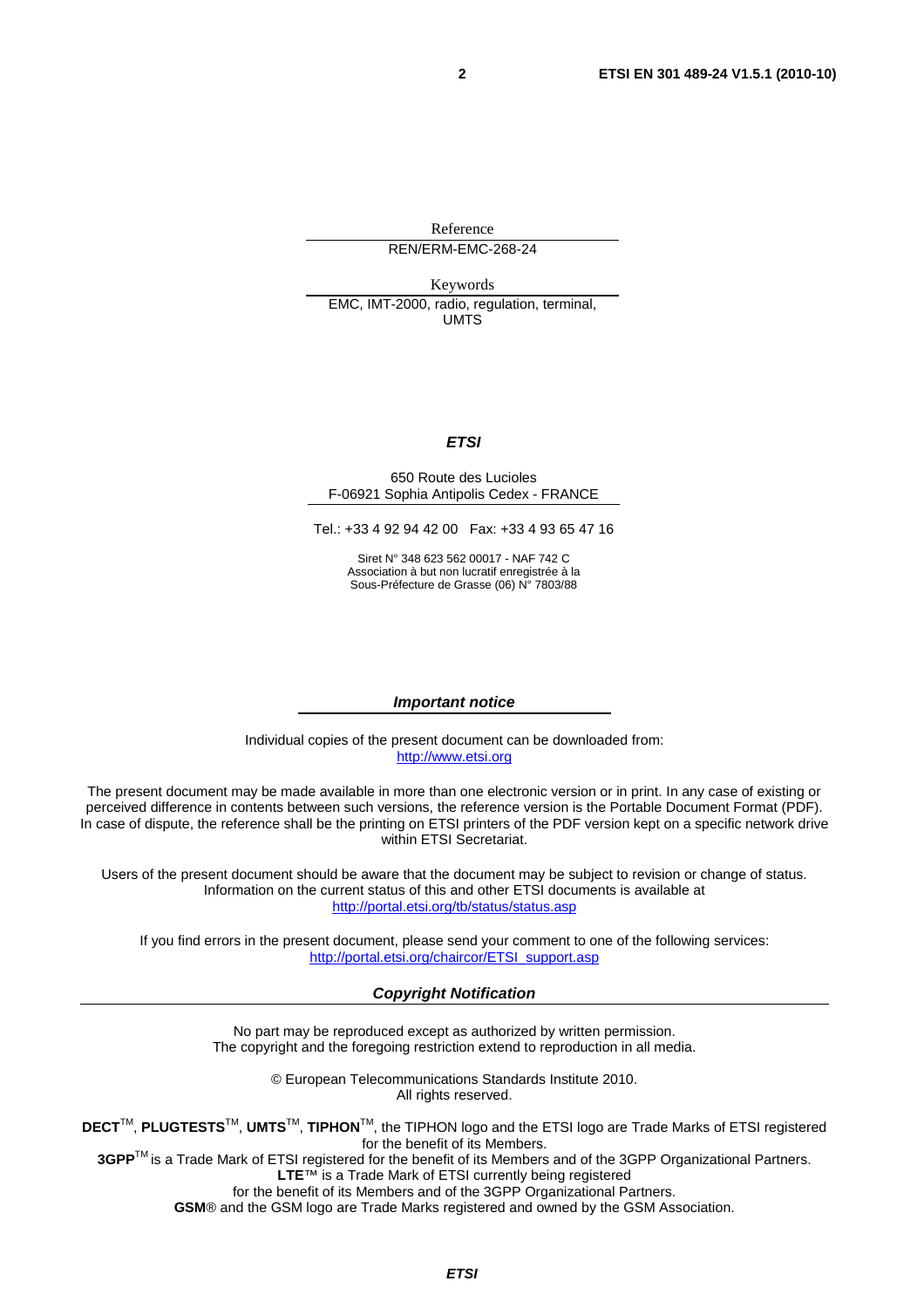## Contents

| 1              |                        |                                                                                                                                            |  |
|----------------|------------------------|--------------------------------------------------------------------------------------------------------------------------------------------|--|
| 2              |                        |                                                                                                                                            |  |
| 2.1            |                        |                                                                                                                                            |  |
| 2.2            |                        |                                                                                                                                            |  |
|                |                        |                                                                                                                                            |  |
| 3              |                        |                                                                                                                                            |  |
| 3.1            |                        |                                                                                                                                            |  |
| 3.2            |                        |                                                                                                                                            |  |
| 4              |                        |                                                                                                                                            |  |
| 4.1            |                        |                                                                                                                                            |  |
| 4.2            |                        |                                                                                                                                            |  |
| 4.2.1          |                        |                                                                                                                                            |  |
| 4.2.2          |                        |                                                                                                                                            |  |
| 4.2.3          |                        |                                                                                                                                            |  |
| 4.2.4          |                        |                                                                                                                                            |  |
| 4.3<br>4.3.1   |                        |                                                                                                                                            |  |
| 4.3.1.1        |                        |                                                                                                                                            |  |
| 4.3.1.2        |                        |                                                                                                                                            |  |
| 4.3.2          |                        |                                                                                                                                            |  |
| 4.3.2.1        |                        |                                                                                                                                            |  |
| 4.3.2.2        |                        |                                                                                                                                            |  |
| 4.4            |                        |                                                                                                                                            |  |
| 4.4.1          |                        |                                                                                                                                            |  |
| 4.4.2          |                        |                                                                                                                                            |  |
| 4.5            |                        |                                                                                                                                            |  |
| 5              |                        |                                                                                                                                            |  |
| 5.1            |                        |                                                                                                                                            |  |
| 5.2            |                        |                                                                                                                                            |  |
| 5.3            |                        |                                                                                                                                            |  |
| 5.4            |                        |                                                                                                                                            |  |
| 5.5            |                        |                                                                                                                                            |  |
| 6              |                        |                                                                                                                                            |  |
| 6.1            |                        |                                                                                                                                            |  |
| 6.1.1          |                        |                                                                                                                                            |  |
| 6.1.2          |                        |                                                                                                                                            |  |
| 6.2            |                        |                                                                                                                                            |  |
| $\overline{7}$ |                        |                                                                                                                                            |  |
| 7.1            |                        |                                                                                                                                            |  |
| 7.1.1          |                        |                                                                                                                                            |  |
| 7.1.2          |                        |                                                                                                                                            |  |
| 7.2            |                        |                                                                                                                                            |  |
| 7.2.1          |                        |                                                                                                                                            |  |
| 7.2.2          |                        |                                                                                                                                            |  |
|                | Annex A (informative): | Examples of mobile and portable radio and ancillary equipment for<br>digital cellular radio telecommunications systems within the scope of |  |
| A.1            |                        | Mobile and portable radio equipment, and ancillary equipment for the IMT-2000 CDMA Direct                                                  |  |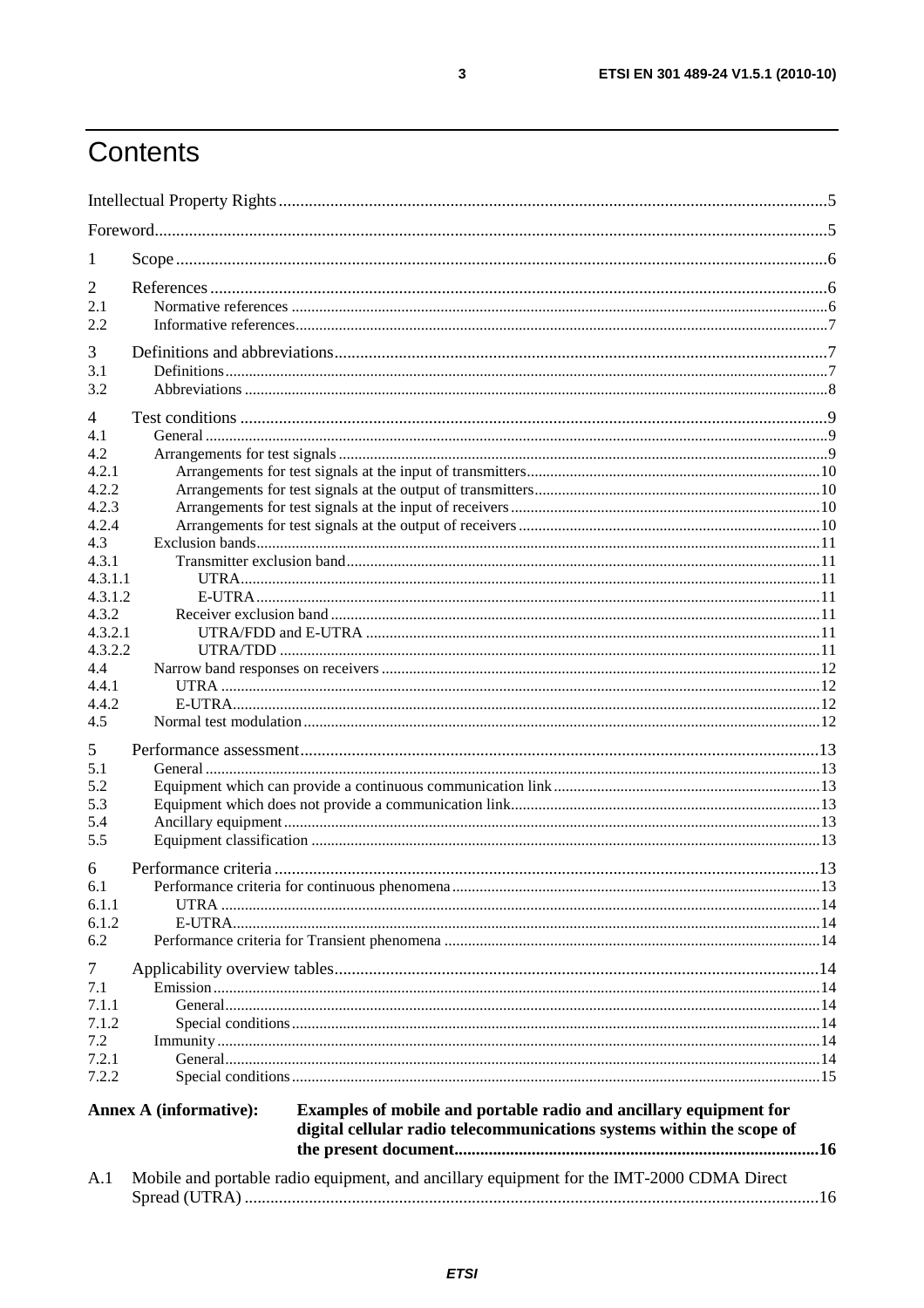| A.2                   | Mobile and portable radio equipment, and ancillary equipment for the Evolved Universal |                                                               |  |
|-----------------------|----------------------------------------------------------------------------------------|---------------------------------------------------------------|--|
|                       | <b>Annex B</b> (normative):                                                            | Performance assessment voice call. Audio breakthrough17       |  |
| B.1                   |                                                                                        |                                                               |  |
| B.2                   |                                                                                        |                                                               |  |
|                       | Annex C (normative):                                                                   | Performance assessment of data transfer call. Error Ratios 19 |  |
| C.1<br>C.1.1<br>C.1.2 |                                                                                        |                                                               |  |
| C.2<br>C.2.1<br>C.2.2 |                                                                                        |                                                               |  |
| C.3                   |                                                                                        |                                                               |  |
| C.4                   |                                                                                        |                                                               |  |
|                       | <b>Annex D</b> (informative):                                                          |                                                               |  |
|                       | <b>Annex E</b> (informative):                                                          |                                                               |  |
|                       |                                                                                        |                                                               |  |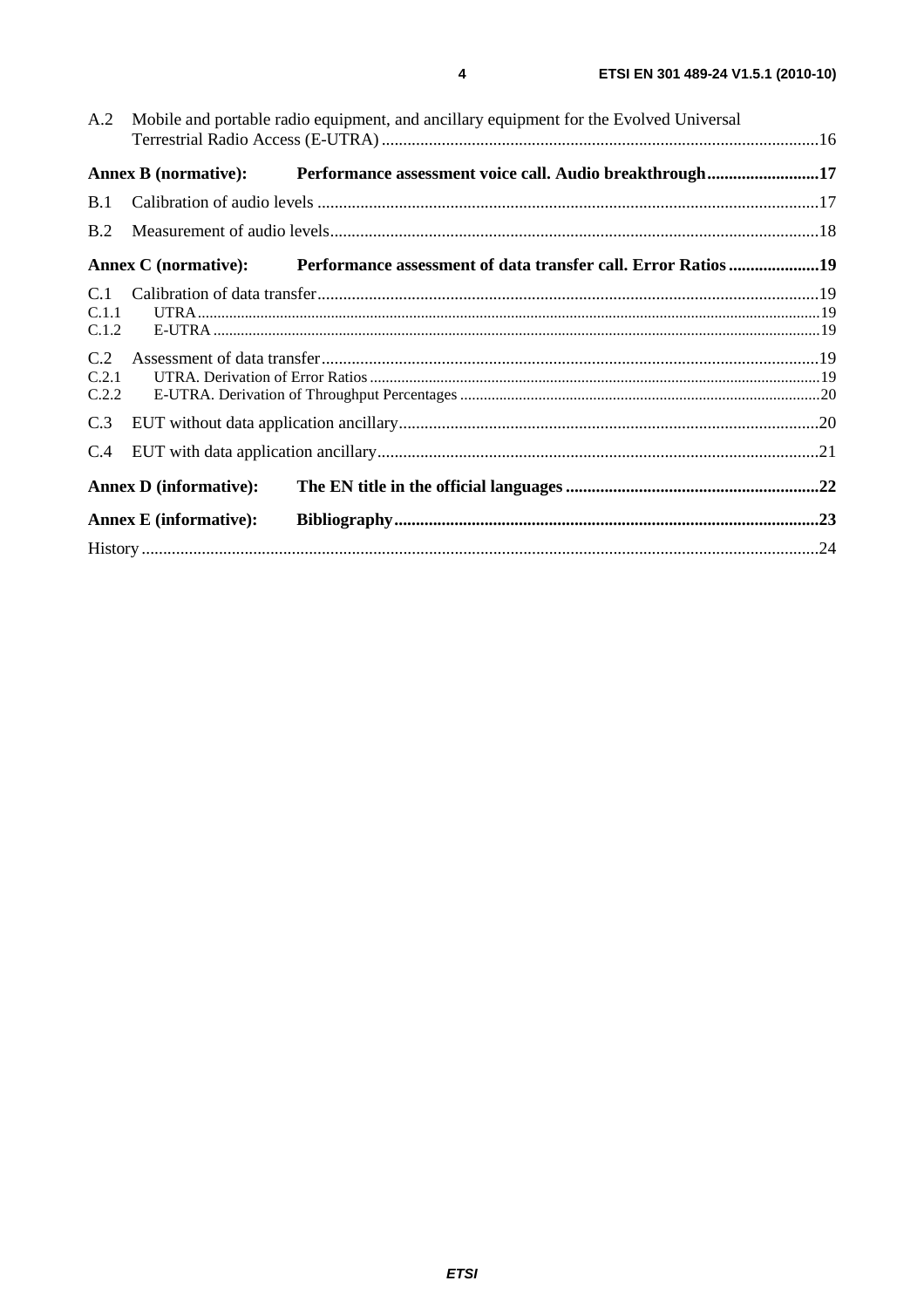### Intellectual Property Rights

IPRs essential or potentially essential to the present document may have been declared to ETSI. The information pertaining to these essential IPRs, if any, is publicly available for **ETSI members and non-members**, and can be found in ETSI SR 000 314: *"Intellectual Property Rights (IPRs); Essential, or potentially Essential, IPRs notified to ETSI in respect of ETSI standards"*, which is available from the ETSI Secretariat. Latest updates are available on the ETSI Web server ([http://webapp.etsi.org/IPR/home.asp\)](http://webapp.etsi.org/IPR/home.asp).

Pursuant to the ETSI IPR Policy, no investigation, including IPR searches, has been carried out by ETSI. No guarantee can be given as to the existence of other IPRs not referenced in ETSI SR 000 314 (or the updates on the ETSI Web server) which are, or may be, or may become, essential to the present document.

### Foreword

This Harmonized European Standard (Telecommunications series) has been produced by ETSI Technical Committee Electromagnetic compatibility and Radio spectrum Matters (ERM).

The present document has been produced by ETSI in response to a mandate from the European Commission issued under Council Directive 98/34/EC [3] (as amended) laying down a procedure for the provision of information in the field of technical standards and regulations.

The present document is intended to become a Harmonized Standard, the reference of which will be published in the Official Journal of the European Communities referencing the Council Directive on the approximation of the laws of the Member States relating to Directive 1999/5/EC [2] of the European Parliament and of the Council of 9 March 1999 on radio equipment and telecommunications terminal equipment and the mutual recognition of their conformity ("the R&TTE Directive").

The present document is part 24 of a multi-part deliverable. Full details of the entire series can be found in part 1 [1].

| <b>National transposition dates</b>                                                         |                 |  |  |
|---------------------------------------------------------------------------------------------|-----------------|--|--|
| Date of adoption of this EN:                                                                | 4 October 2010  |  |  |
| Date of latest announcement of this EN (doa):                                               | 31 January 2011 |  |  |
| Date of latest publication of new National Standard<br>or endorsement of this $EN$ (dop/e): | 31 July 2011    |  |  |
| Date of withdrawal of any conflicting National Standard (dow):                              | 31 July 2012    |  |  |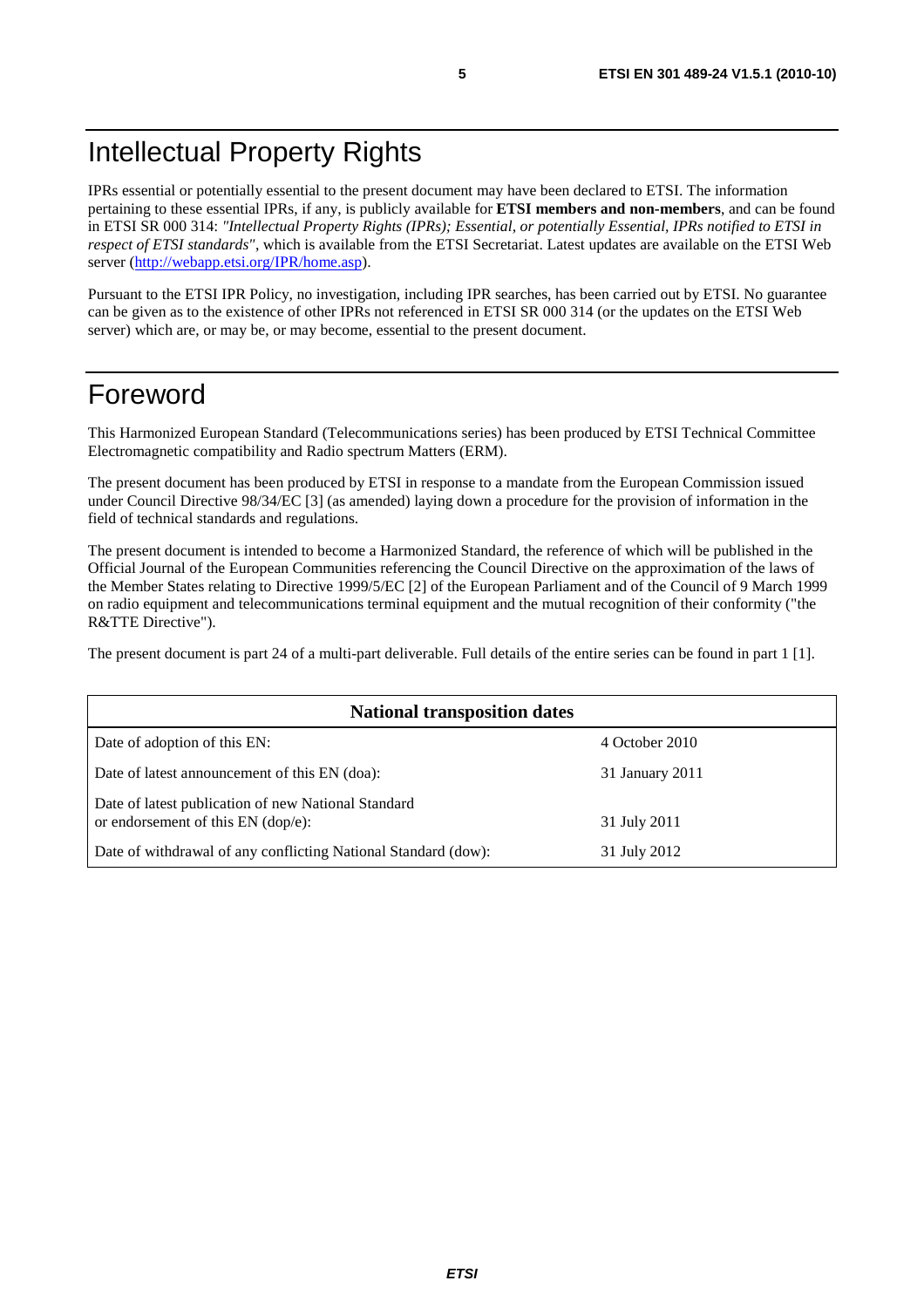### 1 Scope

The present document, together with EN 301 489-1 [1], covers the assessment of "3<sup>rd</sup> generation" digital cellular IMT-2000 CDMA Direct Spread (UTRA and E-UTRA) mobile and portable (UE) radio terminal equipment and associated ancillary equipment in respect of ElectroMagnetic Compatibility (EMC).

Technical specifications related to the antenna port and emissions from the enclosure port of radio equipment are not included in the present document. Such technical specifications are found in the relevant product standards for the effective use of the radio spectrum.

The present document specifies the applicable test conditions, performance assessment and performance criteria of "3rd generation" digital cellular IMT-2000 CDMA Direct Spread (UTRA and E-UTRA) mobile and portable (UE) radio terminal equipment and associated ancillary equipment.

Examples of digital cellular mobile and portable radio equipment covered by the present document are given in annex A.

In case of differences (for instance concerning special conditions, definitions, abbreviations) between the present document and EN 301 489-1 [1], the provisions of the present document take precedence.

Base station (BS) equipment operating within network infrastructure is outside the scope of the present document. However, the present document does cover mobile and portable equipment that is intended to be operated in a fixed location while connected to the AC mains (see clause 5.5).

The environment classification and the emission and immunity requirements used in the present document are as stated in EN 301 489-1 [1], except for any special conditions included in the present document.

### 2 References

References are either specific (identified by date of publication and/or edition number or version number) or non-specific. For specific references,only the cited version applies. For non-specific references, the latest version of the referenced document (including any amendments) applies.

Referenced documents which are not found to be publicly available in the expected location might be found at [http://docbox.etsi.org/Reference.](http://docbox.etsi.org/Reference)

NOTE: While any hyperlinks included in this clause were valid at the time of publication ETSI cannot guarantee their long term validity.

#### 2.1 Normative references

The following referenced documents are necessary for the application of the present document.

- [1] ETSI EN 301 489-1 (V1.8.1): "Electromagnetic compatibility and Radio spectrum Matters (ERM); ElectroMagnetic Compatibility (EMC) standard for radio equipment and services; Part 1: Common technical requirements".
- [2] Directive 1999/5/EC of the European Parliament and of the Council of 9 March 1999 on radio equipment and telecommunications terminal equipment and the mutual recognition of their conformity (R&TTE Directive).
- [3] Directive 98/34/EC of the European Parliament and of the Council of 22 June 1998 laying down a procedure for the provision of information in the field of technical standards and regulations.
- [4] Void.
- [5] Void.
- [6] ETSI TS 134 108 (V6.4.0): "Universal Mobile Telecommunications System (UMTS); Common test environments for User Equipment (UE); Conformance testing (3GPP TS 34.108 Release 6)".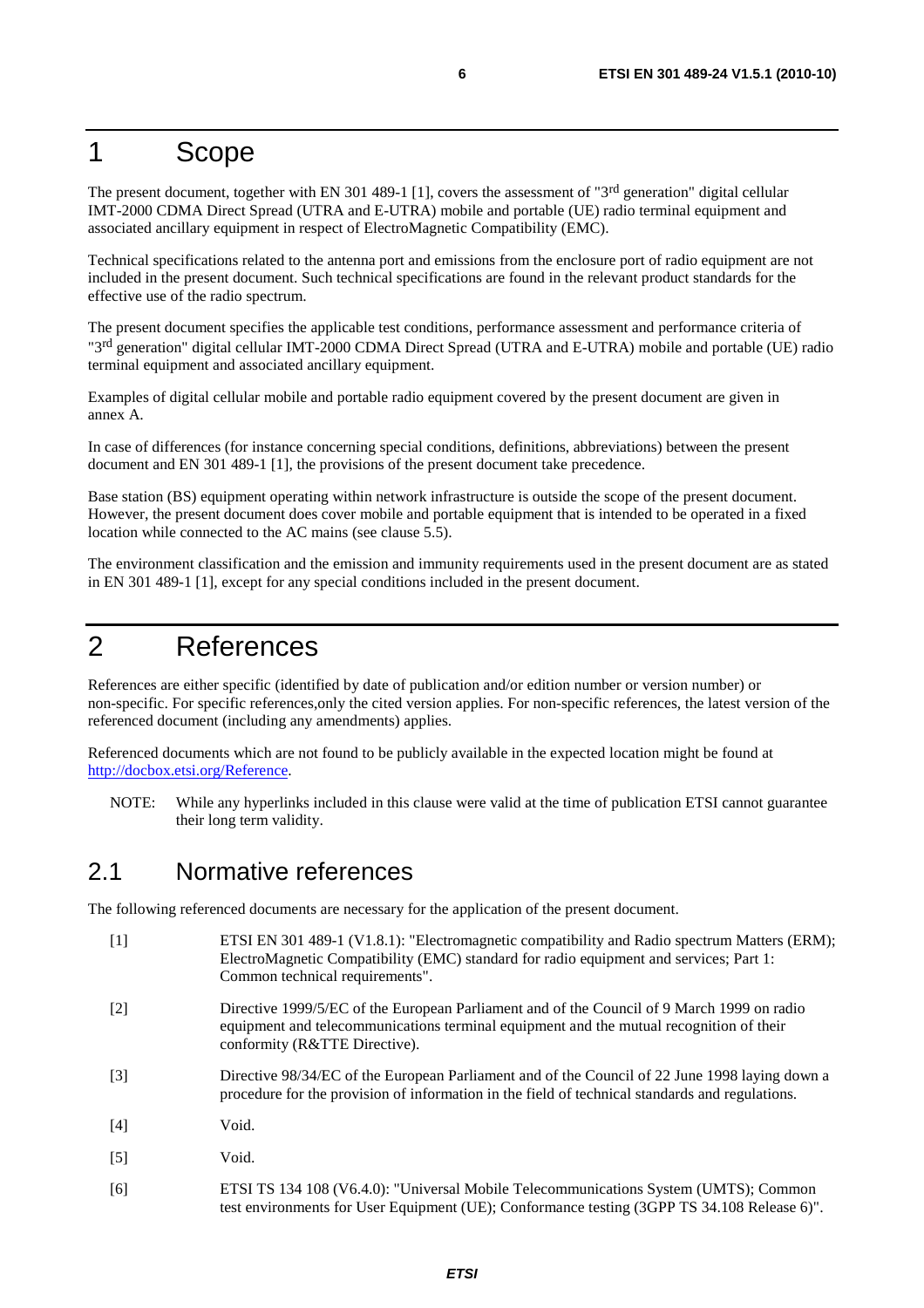| $[7]$  | ETSI TS 125 101: "Universal Mobile Telecommunications System (UMTS); User Equipment<br>(UE) radio transmission and reception (FDD) (3GPP TS 25.101 version 7.5.0 Release 7)".             |
|--------|-------------------------------------------------------------------------------------------------------------------------------------------------------------------------------------------|
| [8]    | ETSI TS 134 109: "Universal Mobile Telecommunications System (UMTS); Terminal logical test<br>interface; Special conformance testing functions (3GPP TS 34.109 version 6.2.0 Release 6)". |
| $[9]$  | Void.                                                                                                                                                                                     |
| $[10]$ | ITU-T Recommendation P.64 (1999): "Determination of sensitivity/frequency characteristics of<br>local telephone systems".                                                                 |
| $[11]$ | ITU-T Recommendation P.76 (1988): "Determination of loudness ratings; fundamental<br>principles".                                                                                         |
| $[12]$ | ETSI TS 125 102: "Universal Mobile Telecommunications System (UMTS); User Equipment<br>(UE) radio transmission and reception (TDD) (3GPP TS 25.102 version 7.4.0 Release 7)".             |
| $[13]$ | ETSI TS 136 101: "LTE; Evolved Universal Terrestrial Radio Access (E-UTRA); User Equipment<br>(UE) radio transmission and reception (3GPP TS 36.101 version 8.4.0 Release 8)".            |
|        |                                                                                                                                                                                           |

- [14] ETSI TS 136 508: "LTE; Evolved Universal Terrestrial Radio Access (E-UTRA) and Evolved Packet Core (EPC); Common test environments for User Equipment (UE) conformance testing (3GPP TS 36.508 version 8.0.1 Release 8)".
- [15] ETSI TS 136 509: "LTE; Evolved Universal Terrestrial Radio Access (E-UTRA); Special conformance testing function for User Equipment (UE) (3GPP TS 36.509 version 8.0.1 Release 8)".

#### 2.2 Informative references

 $[9]$ 

The following referenced documents are not necessary for the application of the present document but they assist the user with regard to a particular subject area**.**

| [i.1]              | ETSI TR 125 990: "Universal Mobile Telecommunications System (UMTS); Vocabulary<br>(3G TR 25.990 version 3.0.0 Release 1999)".                                                                                       |
|--------------------|----------------------------------------------------------------------------------------------------------------------------------------------------------------------------------------------------------------------|
| $\left[1.2\right]$ | ETSI TR 121 905: "Digital cellular telecommunications system (Phase 2+); Universal Mobile<br>Telecommunications System (UMTS); LTE; Vocabulary for 3GPP Specifications<br>(3GPP TR 21.905 version 8.7.0 Release 8)". |
| [i.3]              | ETSI ETR 027 (edition 1): "Radio Equipment and Systems (RES); Methods of measurement for<br>private mobile radio equipment".                                                                                         |

### 3 Definitions and abbreviations

#### 3.1 Definitions

For the purposes of the present document, the terms and definitions given in EN 301 489-1 [1] and the following apply:

**camped on a cell:** UE is in idle mode and has completed the cell selection/reselection process and has chosen a cell. The UE monitors system information and (in most cases) paging information

NOTE: The services may be limited, and the PLMN may not be aware of the existence of the UE within the chosen cell.

**Channel bandwidth:** RF bandwidth supporting a single E-UTRA RF carrier with the transmission bandwidth configured in the uplink or downlink of a cell

NOTE: The channel bandwidth is measured in MHz and is used as a reference for transmitter and receiver RF requirements.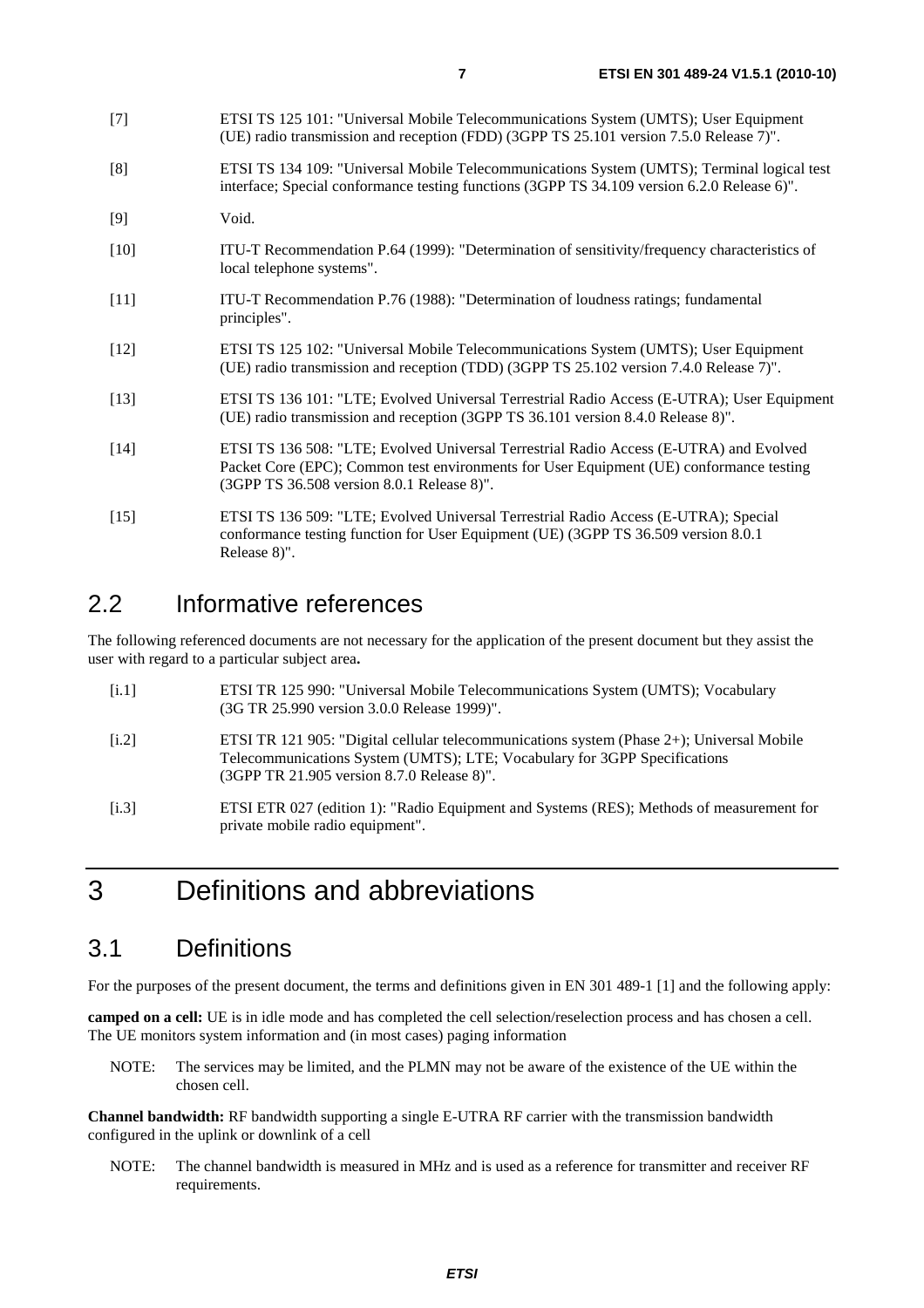**data application ancillary:** ancillary which provides send and/or receive data access to UMTS services via UE

**End-User data:** manufacturer defined data patterns for data transfer testing

NOTE: Represents EUT's typical user application data pattern (e.g. photo, video, text file, message) in its characteristics.

**idle mode:** state of User Equipment (UE) when switched on but with no Radio Resource Control (RRC) connection

**International Mobile Telecommunications 2000 (IMT-2000):** third generation mobile systems which provide access, by means of one or more radio links, to a wide range of telecommunications services supported by the fixed telecommunication networks (e.g. PSTN, ISDN or IP), and to other services which are specific to mobile users

**maximum average power:** average transmitter output power obtained over any specified time interval, including periods with no transmission, when the transmit time slots are at the maximum power setting

**maximum throughput:** maximum achievable throughput for a reference measurement channel

**necessary bandwidth:** for a given class of emission, the width of the frequency band which is just sufficient to ensure the transmission of information at the rate and with the quality required under specified conditions

**traffic mode:** state of User Equipment (UE) when switched on and with Radio Resource Control (RRC) connection established

**throughput:** number of payload bits successfully received per second for a reference measurement channel in a specified reference condition

**Universal Terrestrial Radio Access (UTRA):** radio access network of the telecommunications system, incorporating mobile cellular and other functionality, that is the subject of specifications produced by 3GPP

**User Equipment (UE):** "Mobile Station" (MS) which is an entity capable of accessing a set of UTRA services via one or more radio interfaces

NOTE: This entity may be stationary or in motion within the UTRA service area while accessing the UTRA services, and may simultaneously serve one or more users.

#### 3.2 Abbreviations

For the purposes of the present document, the following abbreviations apply:

| AC            | <b>Alternating Current</b>                     |  |  |
|---------------|------------------------------------------------|--|--|
| <b>BER</b>    | <b>Bit Error Ratio</b>                         |  |  |
| <b>BLER</b>   | <b>BLock Error Ratio</b>                       |  |  |
| <b>BPF</b>    | <b>Band Pass Filter</b>                        |  |  |
| BS.           | <b>Base Station</b>                            |  |  |
| <b>BW</b>     | <b>BandWidth</b>                               |  |  |
| <b>CDMA</b>   | Code Division Multiple Access                  |  |  |
| <b>CF</b>     | Centre Frequency                               |  |  |
| <b>CRC</b>    | Cyclic Redundancy Check                        |  |  |
| DL            | Down Link (from BS to UE)                      |  |  |
| <b>DRX</b>    | Discontinuous Reception                        |  |  |
| <b>DTX</b>    | Discontinuous Transmission (see note)          |  |  |
| <b>EARFCN</b> | E-UTRA Absolute Radio Frequency Channel Number |  |  |
|               | $\blacksquare$<br>$1 - 2 - 4 - 8 - 0 - 12$     |  |  |

NOTE: Refer to Terminology specifications TR 121 905 [i.2] and TR 125 990 [i.1] for further details.

| EMC             | ElectroMagnetic Compatibility                     |
|-----------------|---------------------------------------------------|
| <b>EUT</b>      | <b>Equipment Under Test</b>                       |
| <b>E-UTRA</b>   | <b>Evolved Universal Terrestrial Radio Access</b> |
| <b>FDD</b>      | <b>Frequency Division Duplex</b>                  |
| <b>IMT-2000</b> | International Mobile Telecommunications 2000      |
| LR              | <b>Location Registration</b>                      |
| <b>MRP</b>      | Mouth Reference Point (artificial head)           |
| <b>MS</b>       | <b>Mobile Station</b>                             |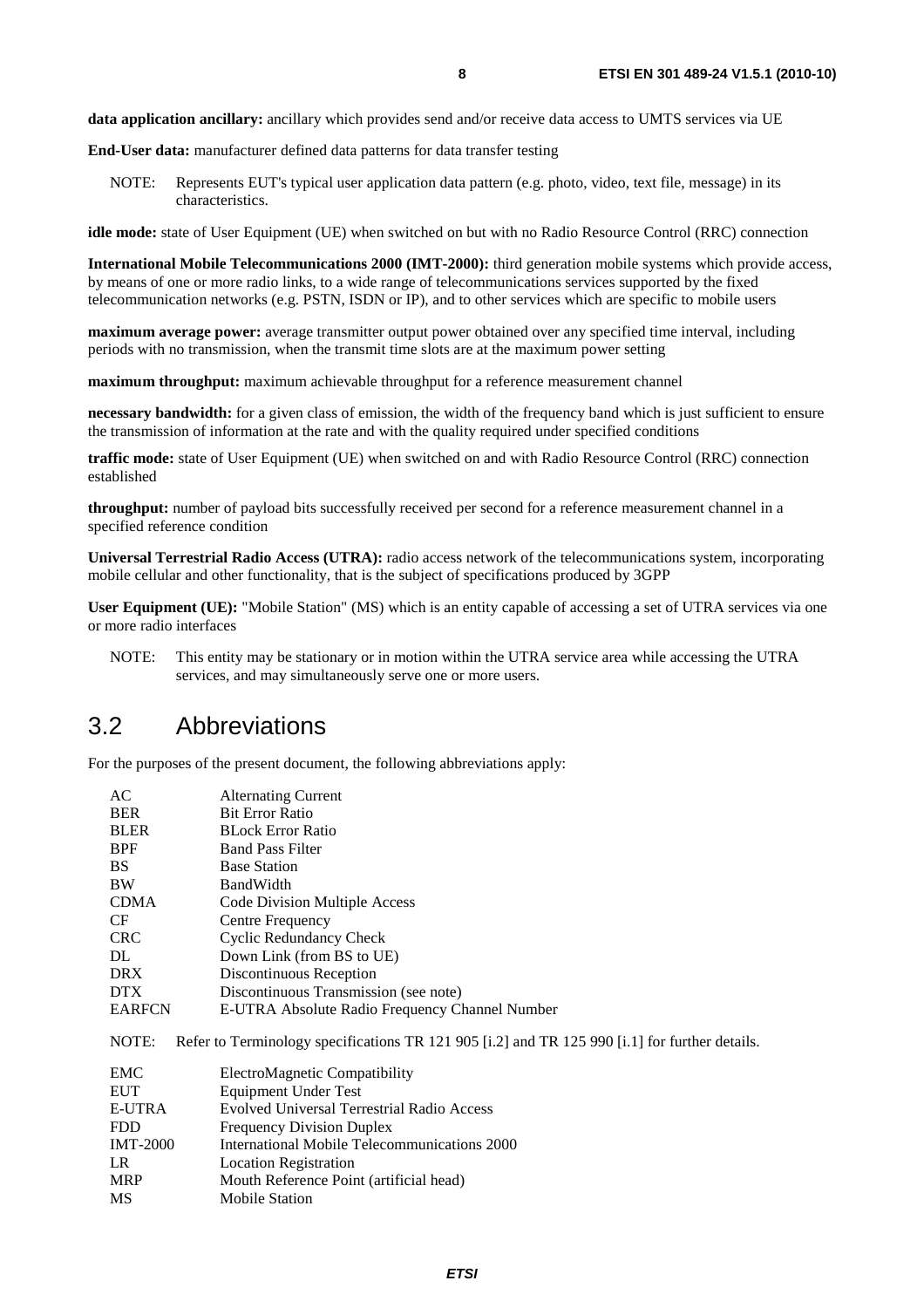| PC.           | Personal Computer                                                                              |
|---------------|------------------------------------------------------------------------------------------------|
| <b>PLMN</b>   | Public Land Mobile Network                                                                     |
| <b>RF</b>     | Radio Frequency                                                                                |
| <b>RRC</b>    | Radio Resource Control                                                                         |
| <b>SPL</b>    | Sound Pressure Level                                                                           |
| <b>TDD</b>    | Time Division Duplex                                                                           |
| <b>TT</b>     | Transient phenomena applied to Transmitters                                                    |
| <b>UARFCN</b> | UTRA Absolute Radio Frequency Channel Number                                                   |
| NOTE:         | Refer to Terminology specifications TR 121 905 [i.2] and TR 125 990 [i.1] for further details. |
| UE            | User Equipment                                                                                 |
| UL            | Up Link (From UE to BS)                                                                        |
| <b>UTRA</b>   | Universal Terrestrial Radio Access                                                             |

### 4 Test conditions

For the purpose of the present document, the test conditions of EN 301 489-1 [1], clause 4, shall apply as appropriate. Further product related test conditions for digital cellular mobile and portable radio equipment are specified in the present document.

### 4.1 General

Whenever the Equipment Under Test (EUT) is provided with a detachable antenna, the EUT shall be tested with the antenna fitted in a manner typical of normal intended use, unless specified otherwise.

### 4.2 Arrangements for test signals

The provisions of EN 301 489-1 [1], clause 4.2 shall apply with the following modifications.

The wanted RF signal nominal frequency shall be selected by setting the UTRA or E-UTRA Absolute Radio Frequency Channel Number (UARFCN or EARFCN) to an appropriate number.

A communication link shall be set up with a suitable base station simulator (hereafter called "the test system"). The test system shall be located outside of the test environment.

Where possible the test of the transmitter section and receiver section of the EUT may be carried out simultaneously to reduce test time.

Immunity tests shall be performed in two modes of operation:

- with a communication link established (traffic mode); and
- in the idle mode.

When the EUT is required to be in the traffic mode, a call is set up according to the Generic call set-up procedure and the following conditions shall be met.

For UTRA see TS 134 108 [6] and TS 134 109 [8] Logical Test Interface for details regarding generic call set-up procedure and BER, BLER test loop scenarios; for E-UTRA see TS 136 508 [14] and TS 136 509 [15] for details regarding generic call set-up procedure and throughput test loop scenarios:

- set and send continuously Up power control commands to the UE;
- the DTX shall be disabled;
- Inner Loop or Up Link Power Control shall be enabled;
- for UTRA the transmitting and/or receiving (UL/DL) bit rate for reference test channel shall be 12,2 kbit/s;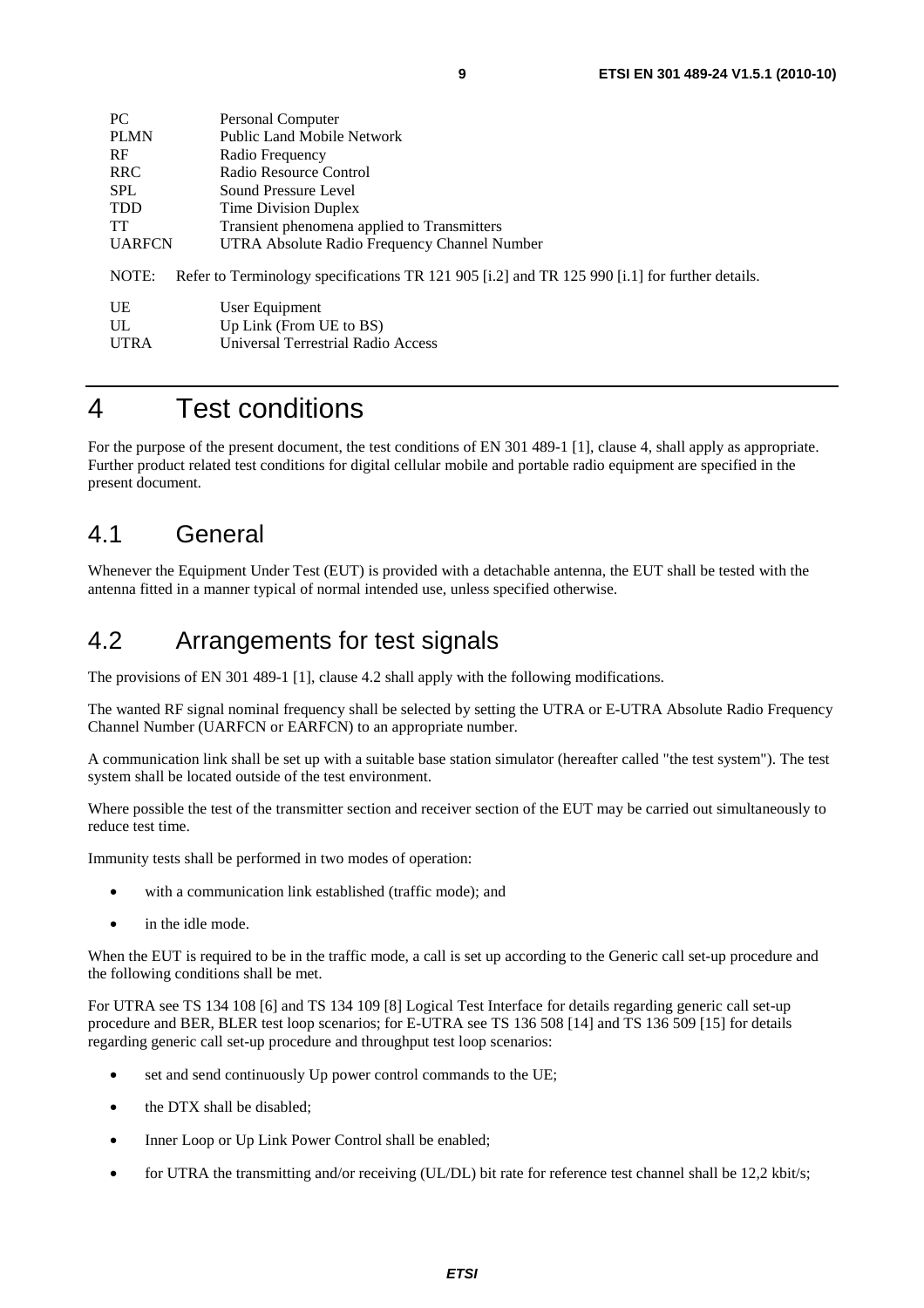• or E-UTRA the transmitting and/or receiving (UL/DL) bit rate for reference test channel shall be the reference measurement channel as specified in annex C in TS 136 101 [13] with parameters specified in tables 7.3.1-1 and 7.3.1-2 in TS 136 101 [13].

When the EUT is required to be in the idle mode the following conditions shall be met:

- UE shall be camped on a cell;
- UE shall perform Location Registration (LR) before the test, but not during the test;
- UE's neighbour cell list shall be empty;
- paging repetition period and DRX cycle shall be set to minimum (shortest possible time interval).

Adequate measures shall be taken to avoid the effect of immunity RF test signals on the measuring equipment.

#### 4.2.1 Arrangements for test signals at the input of transmitters

The provisions of EN 301 489-1 [1], clause 4.2.1 shall apply.

#### 4.2.2 Arrangements for test signals at the output of transmitters

The provisions of EN 301 489-1 [1], clause 4.2.2 shall apply with the following modifications.

Where the equipment incorporates an external 50  $\Omega$  RF antenna connector that is normally connected via a coaxial cable, then the wanted signal to establish a communication link shall be delivered from that connector by a coaxial cable.

Where the equipment incorporates an external 50  $\Omega$  RF antenna connector, but this port is not normally connected via a coaxial cable, and where the equipment does not incorporate an external 50  $\Omega$  RF connector (integral antenna equipment), then the wanted signal, to establish a communication link, shall be delivered from the equipment to an antenna located within the test environment.

#### 4.2.3 Arrangements for test signals at the input of receivers

The provisions of EN 301 489-1 [1], clause 4.2.3 shall apply with the following modifications.

Where the equipment incorporates an external 50  $\Omega$  RF antenna connector that is normally connected via a coaxial cable, then the wanted signal to establish a communication link shall be delivered to that connector by a coaxial cable.

Where the equipment incorporates an external 50  $\Omega$  RF antenna connector, but this port is not normally connected via a coaxial cable, and where the equipment does not incorporate an external 50  $\Omega$  RF connector (integral antenna equipment), then the wanted signal, to establish a communication link, shall be presented to the equipment from an antenna located within the test environment.

For immunity testing the wanted RF signal level at the input of the EUT shall be at least 40 dB above the reference sensitivity level to provide a stable communication link. The reference sensitivity level is defined in TS 125 101 [7] and TS 125 102 [12] or TS 136 101 [13].

For emission testing the wanted RF signal level at the input of the measuring receiver shall be no more than 15 dB above the reference sensitivity level, to ensure that it operates within its dynamic range.

#### 4.2.4 Arrangements for test signals at the output of receivers

The provisions of EN 301 489-1 [1], clause 4.2.4 shall apply with the following modification.

The specific arrangements for test signals at the output of receivers are in annexes B and C.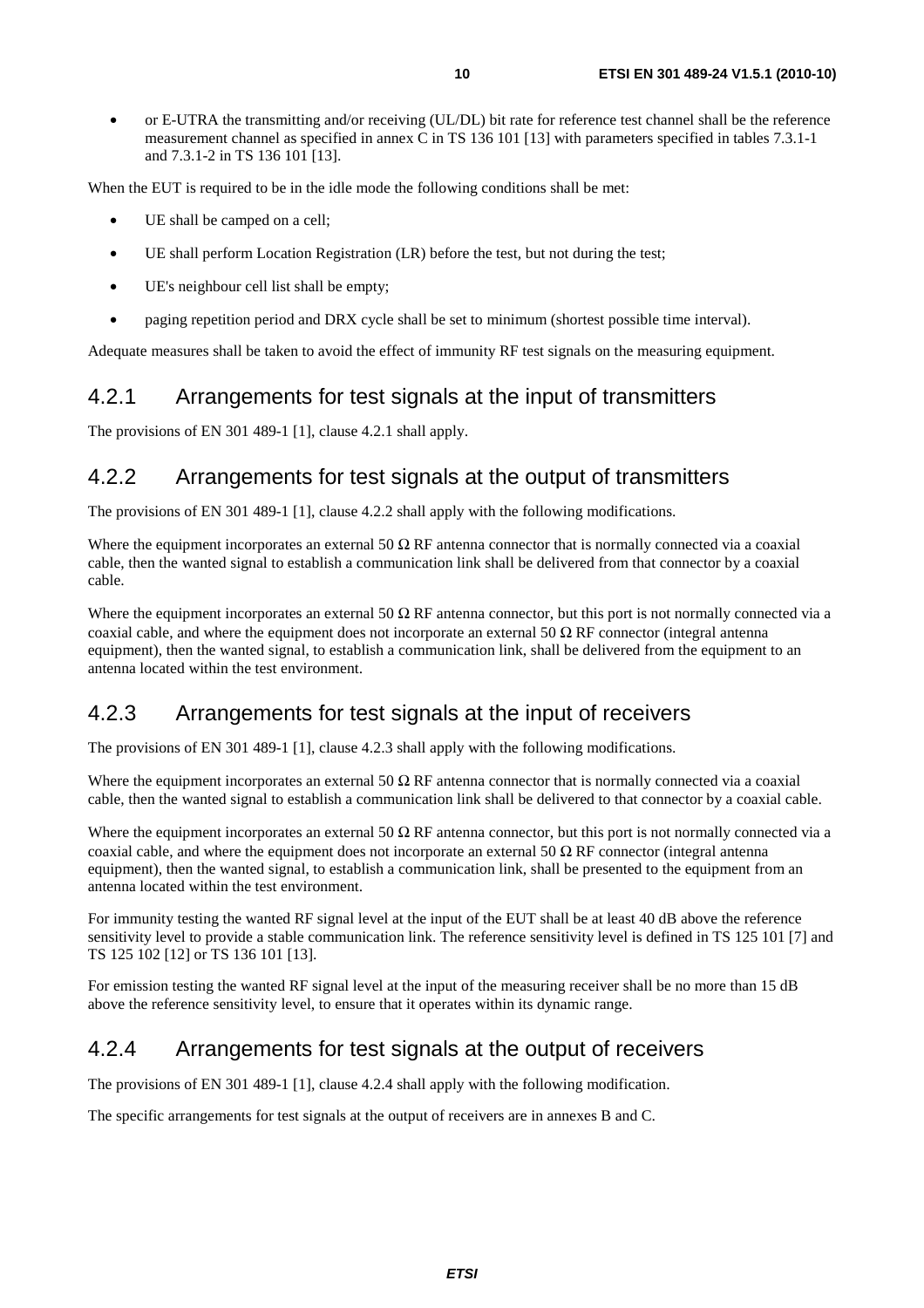### 4.3 Exclusion bands

#### 4.3.1 Transmitter exclusion band

#### 4.3.1.1 UTRA

In the frequency bands including in band emissions and out of band emissions are covered by the RF spectral mask specification and need no further consideration.

For the purpose of EMC specifications this shall be the transmitter exclusion band:

- FDD bands I, III, VII, VIII Carrier Frequency  $\pm$  12,5 MHz.
- TDD Option 3,84 Mcps Carrier Frequency  $\pm$  12.5 MHz.
- TDD Option 1,28 Mcps Carrier Frequency  $\pm$  4,0 MHz.
- TDD Option 7,68 Mcps Carrier Frequency  $\pm 25.0$  MHz.

#### 4.3.1.2 E-UTRA

For the purpose of EMC specifications there shall be a transmitter exclusion band.

Lower carrier frequency used -  $2.5 \times$  BWChannel MHz to upper carrier frequency used +  $2.5 \times$  BWChannel MHz, where BWChannel is the channel bandwidth as defined in TS 136 101 [13].

#### 4.3.2 Receiver exclusion band

The receiver exclusion band for terminals extends from the lower frequency of the allocated receiver band minus 85 MHz to the upper frequency of the allocated receiver band plus 85 MHz. The exclusions bands are as set out in clause 4.3.2.1 (except for FDD Band VII, where the exclusion band begins 50 MHz below the receiver band edge).

#### 4.3.2.1 UTRA/FDD and E-UTRA

- a) Band I 2 025 MHz to 2 255 MHz.
- b) Band III 1 720 MHz to 1 965 MHz.
- c) Band VII 2 535 MHz to 2 775 MHz.
- d) Band VIII 840 MHz to 1 045 MHz.

#### 4.3.2.2 UTRA/TDD

3,84 Mcps, 1,28 Mcps, 7,68 Mcps options:

- 1 815 MHz to 2 005 MHz.
- 1 925 MHz to 2 110 MHz.
- 2 485 MHz to 2 705 MHz.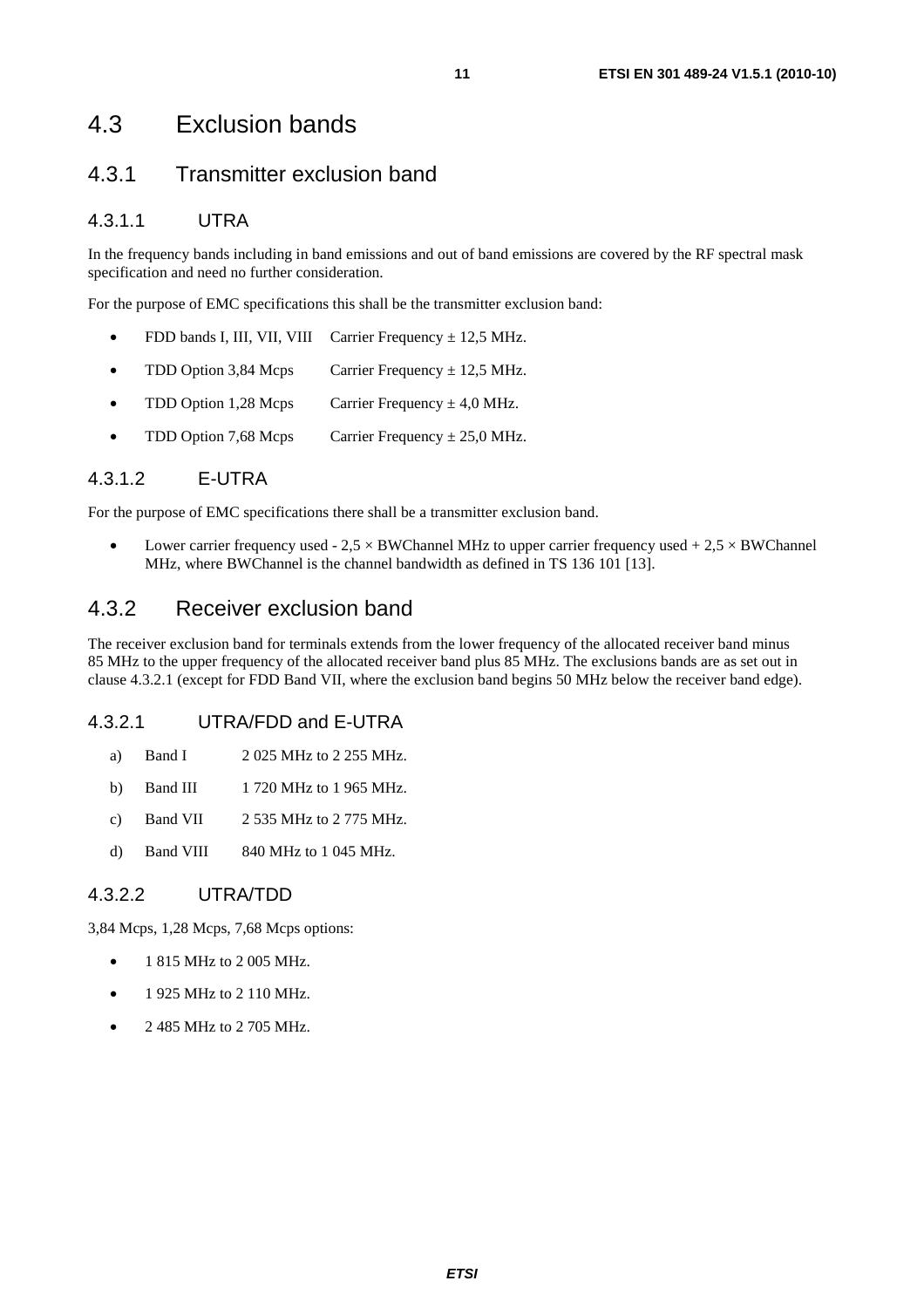#### 4.4.1 UTRA

Responses on receivers or duplex transceivers occurring during the immunity tests at discrete frequencies, which are narrow band responses (spurious responses), are identified by the following method:

- if during an immunity test the quantity being monitored goes outside the specified tolerances, it is necessary to establish whether the deviation is due to an unwanted effect on the receiver of the UE or on the test system (narrow band response) or to a wideband (EMC) phenomenon. Therefore, the test shall be repeated with the UARFCN increased or decreased by:
	- FDD bands I, III, VII, VIII and TDD option 3,84 Mcps 25 (DL/UL) TDD option 1,28 Mcps 8 (DL/UL) TDD option 7,68 Mcps 50 (DL/UL);
- if the deviation does not disappear, the procedure is repeated with the UARFCN increased or decreased from the original value by:
	- FDD bands I, III, VII, VIII and TDD option 3,84 Mcps 50 (DL/UL) TDD option 1,28 Mcps 16 (DL/UL) TDD option 7,68 Mcps 100 (DL/UL);
- if the deviation does not disappear with the increased and/or decreased UARFCN, the phenomenon is considered wideband and therefore an EMC problem and the equipment fails the test.

Narrow band responses are disregarded.

#### 4.4.2 E-UTRA

Responses on receivers or duplex transceivers occurring during the test at discrete frequencies, which are narrow band responses (spurious responses), are identified by the following method:

- if during an immunity test the quantity being monitored goes outside the specified tolerances, it is necessary to establish whether the deviation is due to an unwanted effect on the receiver of the UE or on the test system (narrow band response) or to a wide band (EMC) phenomenon. Therefore, the test shall be repeated with the unwanted signal frequency increased or decreased by BWChannel MHz, where BWChannel is the channel bandwidth as defined in TS 136 101 [13];
- if the deviation does not disappear, the procedure is repeated the unwanted signal frequency increased or decreased by  $2 \times BWChannel$  MHz, where BWChannel is the channel bandwidth as defined in TS 136 101 [13];
- if the deviation does not disappear with the increased and/or decreased frequency, the phenomenon is considered wide band and therefore an EMC problem and the equipment fails the test.

Narrow band responses are disregarded.

### 4.5 Normal test modulation

For transmission of analogue speech or audio signals (voice call mode), immunity tests shall be performed without the application of any external modulation input signal.

The overall audio Up Link (UL) and Down Link (DL) performance of the radio equipment shall be calibrated before the start of the tests. The calibration procedure is explained in clause B.1.

The immunity tests in the data transfer mode shall be performed with the application of an appropriate external modulation input signal such that the performance of the data call can be monitored. For assessment of the data transfer mode, refer to annex C.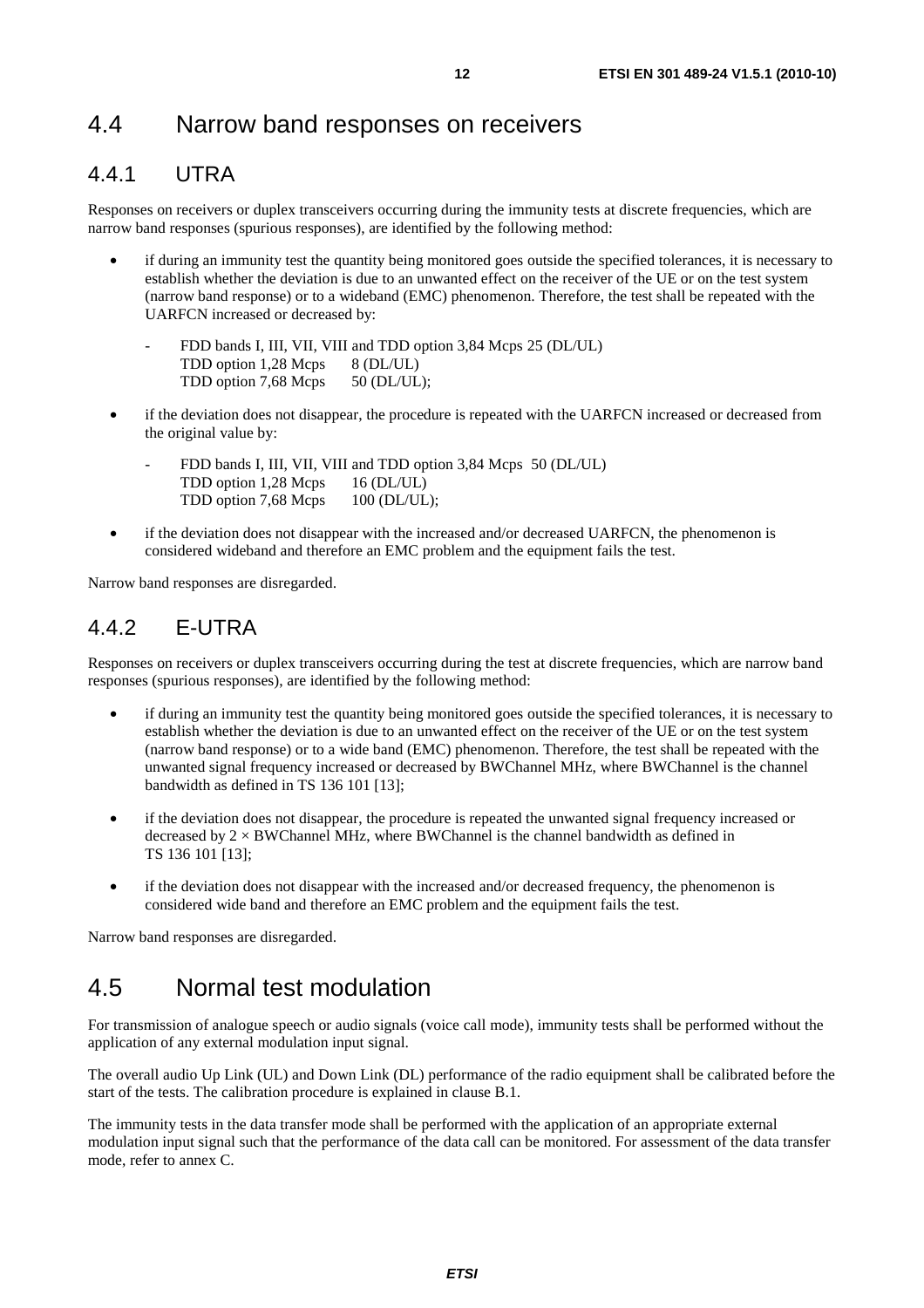### 5 Performance assessment

#### 5.1 General

The provision of EN 301 489-1 [1], clause 5.1 shall apply.

#### 5.2 Equipment which can provide a continuous communication link

The provision of EN 301 489-1 [1], clause 5.2 shall apply.

### 5.3 Equipment which does not provide a communication link

The provision of EN 301 489-1 [1], clause 5.3 shall apply.

### 5.4 Ancillary equipment

The provision of EN 301 489-1 [1], clause 5.4 shall apply with the following modification:

Ancillary equipment shall be tested with it connected to a UE in which case compliance shall be demonstrated to the appropriate clauses of the present document.

#### 5.5 Equipment classification

The provision of EN 301 489-1 [1], clause 5.5 shall apply.

### 6 Performance criteria

The equipment shall meet the performance criteria specified in this clause and clauses 6.1 and 6.2 as appropriate.

The maintenance of a communications link shall be assessed by using an indicator, which may be part of the test system or the equipment under test.

If an equipment is of a specialized nature, that the performance criteria described in the following clauses are not appropriate, then the manufacturer shall declare, for inclusion in the test report, his own specification for an acceptable level of performance or degradation of performance during and/or after testing, as required by the present document.

The performance criteria specified by the manufacturer shall give the same degree of immunity protection as called for in the following clauses.

In addition, the test shall also be performed in idle mode to ensure the transmitter does not unintentionally operate.

The requirements apply to all types of UTRA and E-UTRA (FDD or TDD) for the UE.

#### 6.1 Performance criteria for continuous phenomena

A communication link shall be established at the start of the test, and maintained during the test, clauses 4.1 and 4.2.

In the speech mode, the performance criteria shall be that the Up Link and Down Link speech output levels shall be at least 35 dB less than the recorded reference levels, when measured through an audio band pass filter of width 200 Hz, centred on 1 kHz (annex B).

NOTE: When there is a high level of background audio noise present, the filter bandwidth can be reduced down to a minimum of 40 Hz.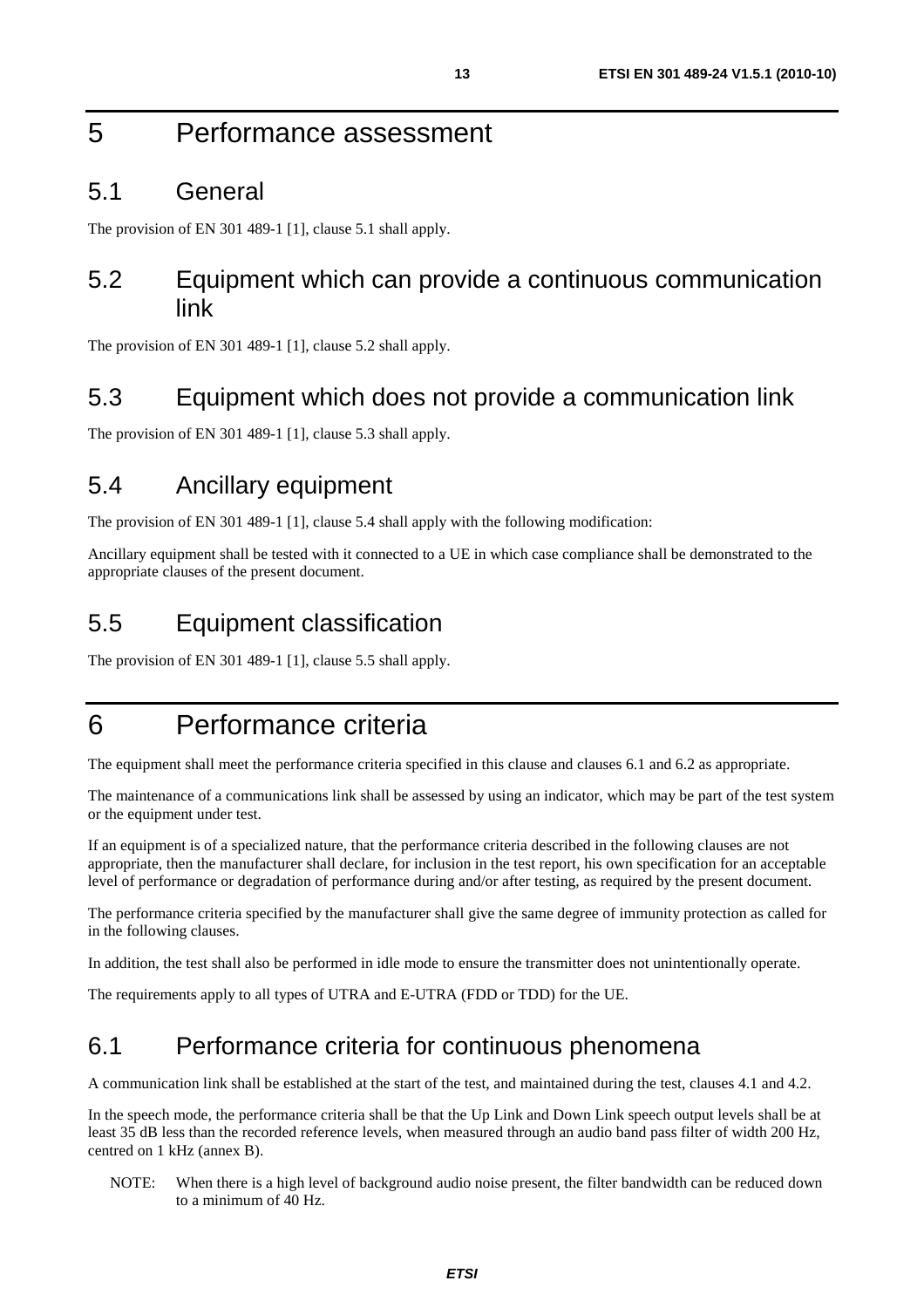At the conclusion of the test, the EUT shall operate as intended with no loss of user control functions or stored data, and the communication link shall have been maintained.

In addition to confirming the above performance in traffic mode, the test shall be performed in idle mode, and the transmitter shall not unintentionally operate.

#### 6.1.1 UTRA

In the data transfer mode, the performance criteria can be one of the following:

- if the BER (as referred in TS 134 109 [8]) is used, it shall not exceed 0,001 during the test sequence;
- if the BLER (as referred in TS 134 109 [8]) is used, it shall not exceed 0,01 during the test sequence.

The BLER calculation shall be based on evaluating the CRC on each transport block.

### 6.1.2 E-UTRA

In the data transfer mode, the performance criteria shall be that the throughput shall be  $> 95\%$  of the maximum throughput of the reference measurement channel as specified in annex C in TS 136 101 [13] with parameters specified in tables 7.3.1-1 and 7.3.1-2 in TS 136 101 [13] during the test sequence.

### 6.2 Performance criteria for Transient phenomena

A communications link shall be established at the start of the test, clauses 4.1 and 4.2.

At the conclusion of each exposure the EUT shall operate with no user noticeable loss of the communication link.

At the conclusion of the total test comprising the series of individual exposures, the EUT shall operate as intended with no loss of user control functions or stored data, as declared by the manufacturer, and the communication link shall have been maintained.

In addition to confirming the above performance in traffic mode, the test shall also be performed in idle mode, and the transmitter shall not unintentionally operate.

## 7 Applicability overview tables

### 7.1 Emission

#### 7.1.1 General

EN 301 489-1 [1], table 1 contains the applicability of EMC emission measurements to the relevant ports of radio and/or associated ancillary equipment.

#### 7.1.2 Special conditions

No special conditions shall apply to UE in the scope of the present document.

### 7.2 Immunity

#### 7.2.1 General

EN 301 489-1 [1], table 2 contains the applicability of EMC immunity measurements to the relevant ports of radio and/or associated ancillary equipment.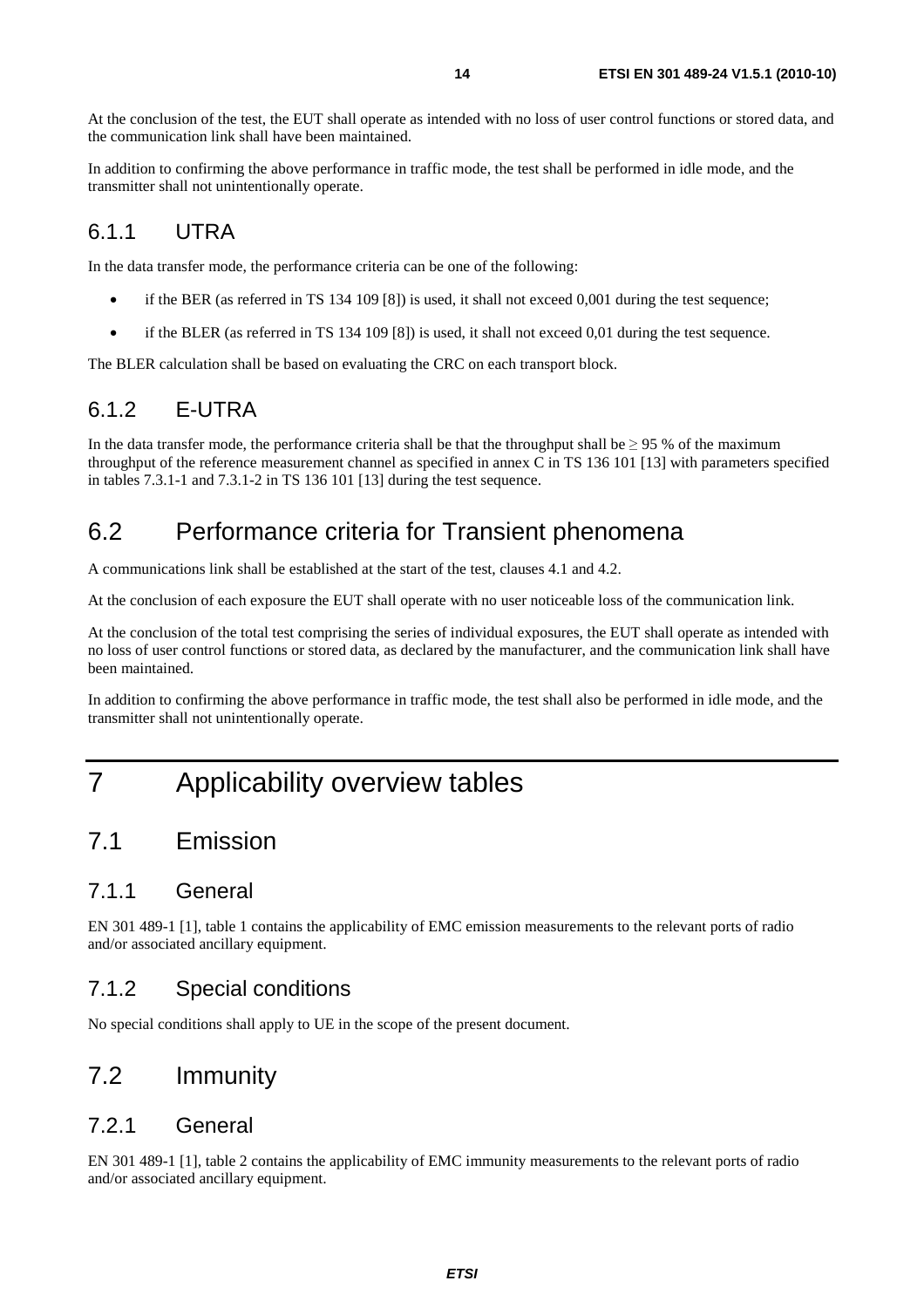### 7.2.2 Special conditions

The following special conditions set out in table 1, relate to the immunity test methods used in the EN 301 489-1 [1], clause 9.

| Reference to clauses in EN 301 489-1 [1]                       | Special product-related conditions, additional to or modifying<br>the test conditions in EN 301 489-1 [1], clause 9                                                                                                                                                                                                                                                                                                                                        |
|----------------------------------------------------------------|------------------------------------------------------------------------------------------------------------------------------------------------------------------------------------------------------------------------------------------------------------------------------------------------------------------------------------------------------------------------------------------------------------------------------------------------------------|
| 9.2 Radio frequency electromagnetic field<br>9.2.2 Test method | When using the max hold detector method (see annex B) at each test<br>frequency step initially an unmodulated test signal shall be applied. Then the<br>test modulation shall be applied.                                                                                                                                                                                                                                                                  |
| 9.5 Radio frequency, common mode<br>9.5.2 Test method          | There is no exclusion band for the equipment in the scope of the present<br>ldocument.<br>when using the max hold detector method (see annex B) at each test<br>frequency step initially an unmodulated test signal shall be applied. Then the<br>test modulation shall be applied.<br>The procedure used for identifying narrowband responses does not apply to<br>conducted immunity tests in the frequency range 150 kHz to 80 MHz<br>(see clause 4.4). |
| 9.6.3 Performance criteria                                     | During tests with pulses 3a and 3b, the performance criteria TT shall apply,<br>lsee clause 6.2.                                                                                                                                                                                                                                                                                                                                                           |

#### **Table 1: Special conditions for EMC immunity measurements**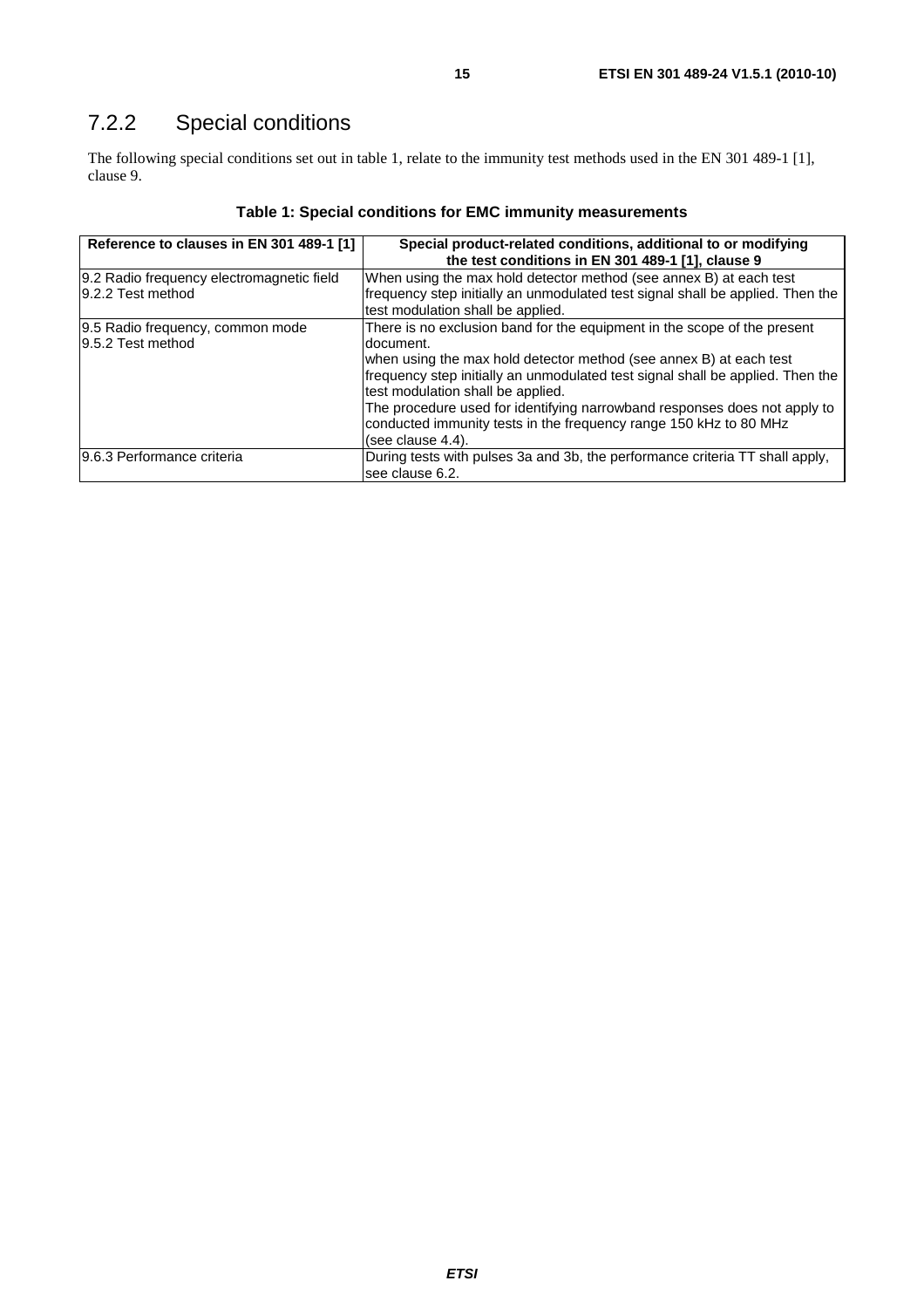## Annex A (informative): Examples of mobile and portable radio and ancillary equipment for digital cellular radio telecommunications systems within the scope of the present document

The present document covers types of mobile and/or portable digital cellular radio telecommunications equipment as set out below.

## A.1 Mobile and portable radio equipment, and ancillary equipment for the IMT-2000 CDMA Direct Spread (UTRA)

The present document applies to the 3rd Generation Partnership Project (UTRA) digital cellular mobile and portable radio equipment. Definitions for mobile and portable radio and associated ancillary equipment within the scope of the present document are found in the following functional radio specifications:

- TS 125 101 [7]: "Universal Mobile Telecommunications System (UMTS); UE Radio Transmission and Reception (FDD) (3GPP TS 25.101)".
- TS 125 102 [12]: "Universal Mobile Telecommunications System (UMTS); UTRA (UE) TDD; Radio Transmission and Reception (3GPP TS 25.102)".

## A.2 Mobile and portable radio equipment, and ancillary equipment for the Evolved Universal Terrestrial Radio Access (E-UTRA)

• TS 136 101 [13]: "Evolved Universal Terrestrial Radio Access (E-UTRA); User Equipment (UE) radio transmission and reception (FDD)".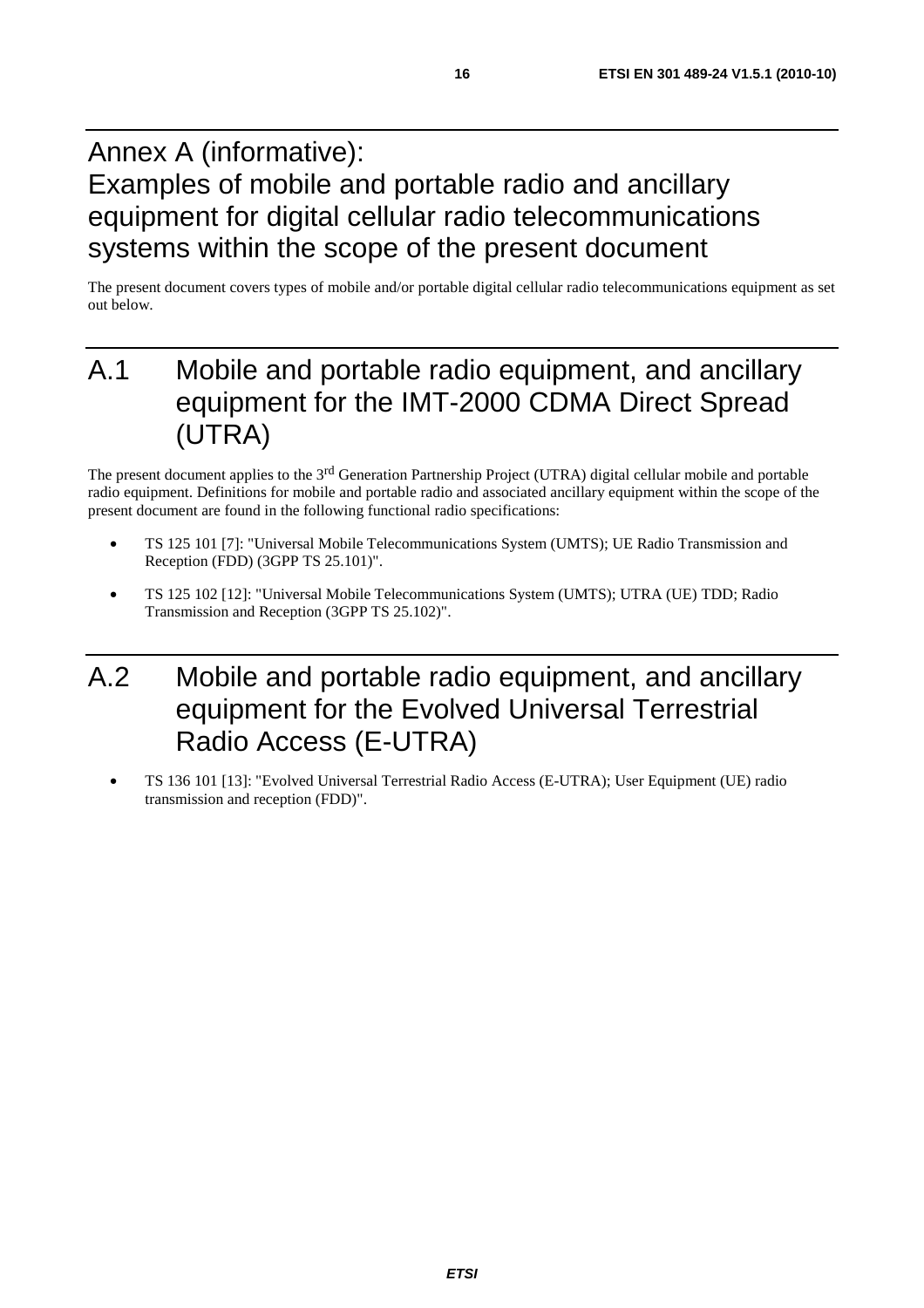### Annex B (normative): Performance assessment voice call. Audio breakthrough

### B.1 Calibration of audio levels

For the portable the audio calibration is performed as follows.

Set the EUT volume to provide the nominal audio level if specified by the manufacturer. If no such level is specified, the centre volume step shall be used.

Prior to the test sequence, the reference level of the speech output signal on both the downlink and uplink shall be recorded on the test instrumentation, as shown in figure B.1. The reference level shall be equivalent to the SPL of 0 dBPa at 1 kHz at the input of the acoustical coupler described in ETR 027 [i.3], for the downlink, and -5 dBPa at 1 kHz at the mouth reference point (MRP) defined in ITU-T Recommendation P.64 [10] for the uplink.

- NOTE 1: The MRP is defined with respect to an artificial head defined in ITU-T Recommendation P.76 [11]. The handset should be mounted on the artificial head such that the ear piece is centred at the artificial ear.
- NOTE 2: If the equipment does not include acoustical transducers (e.g. a microphone or loudspeaker) the manufacturer should specify the equivalent electrical reference levels.

The voice processor may often apply noise and echo cancellation algorithms, which attempt to eliminate or reduce steady state audio signals as e.g. the 1 kHz calibration signals. These algorithms may be disabled during the calibration procedure. Specialized test software may be required. If the algorithms cannot be disabled then the reference level shall be measured using a max-hold detection on the audio level meter in order to determine the level before the noise and echo cancellation algorithms become effective.

In handsfree applications an external loudspeaker is used. The SPL from the external loudspeaker is normally much higher than from the earpiece of the portable in order to overcome a high ambient noise level. The downlink reference level shall be increased in order to compensate for the difference. Alternatively, the distance between the loudspeaker and the measuring microphone shall be adjusted during the measurement procedure in accordance with the manufacturer's specification. It is important that the dynamic range of the test instrumentation is not exceeded.

Normally no corrections are made to the uplink reference level. In case it is not possible to perform the above calibration (e.g. a PC card with headset) the manufacturer shall specify the distance between the MRP and the microphone.



NOTE: The EUT is in position during calibration of the uplink, but not during calibration of the downlink where the EUT is replaced by the 1 kHz test audio source. During calibration of the uplink the mouthpiece shall be placed with respect to the MRP in a way representing intended use.

#### **Figure B.1: Audio breakthrough measurement, calibration set-up for portable equipment**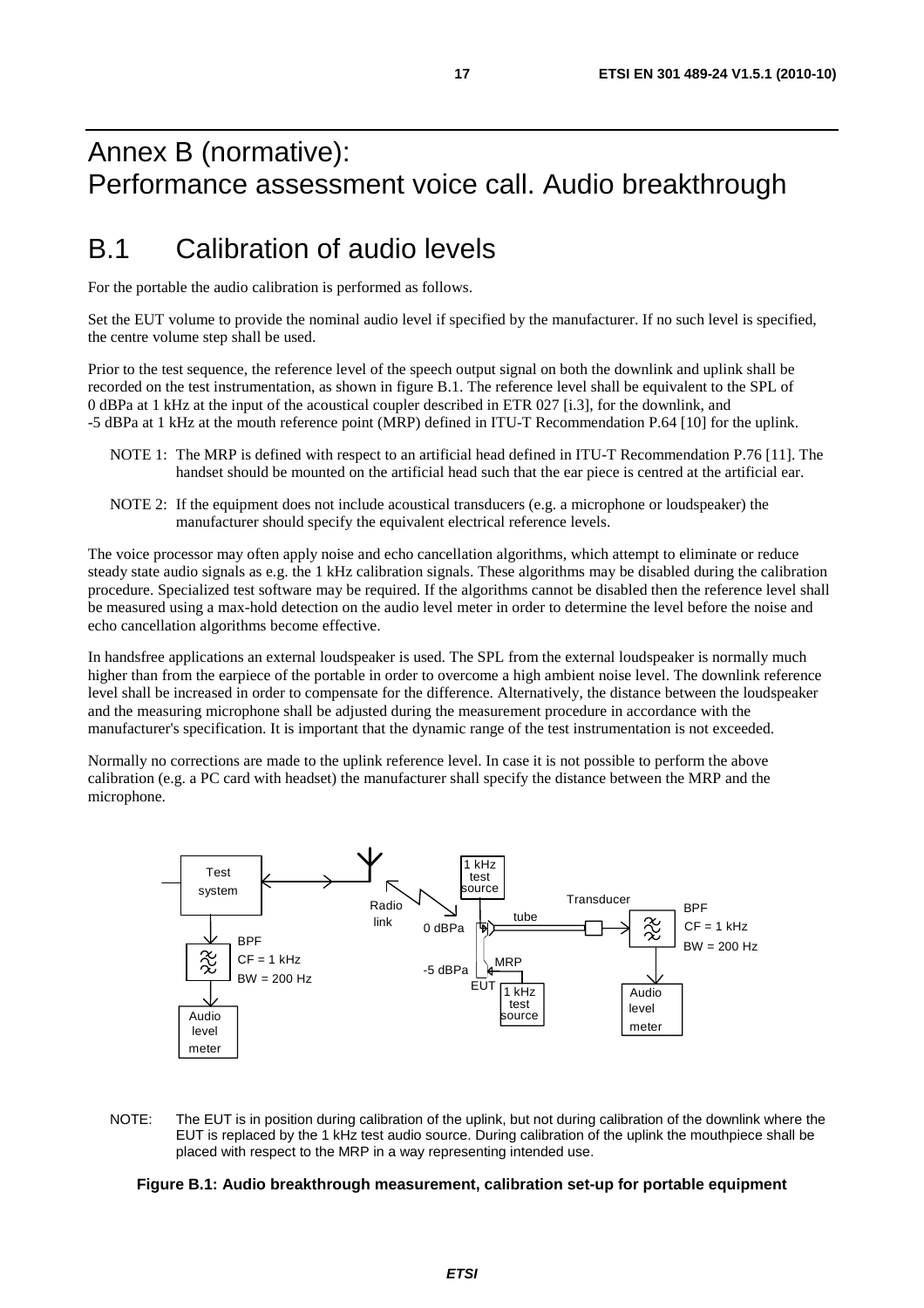## B.2 Measurement of audio levels

When the audio levels are measured during testing the EUT software shall be configured for voice applications. If the algorithms for noise and echo cancellation are not disabled, then the level shall be measured using a max-hold detection on the audio level meter in order to determine the level before the noise and echo cancellation algorithms become effective.

The level of the output signal from the downlink speech channel of the EUT at the mobile or portable's ear piece shall be assessed by measuring the Sound Pressure Level (SPL) as shown in figure B.2. When an external loudspeaker is used the acoustical coupler shall be fixed to the loudspeaker in the position used during the calibration. The level of the decoded output signal from the uplink speech channel of the EUT at the analogue output of the test system shall be measured. Pick up of extraneous background noise by the microphone of the EUT shall be minimized.

NOTE: If the equipment is designed for use with external transducers, they should be included in the test configuration. If the equipment does not include acoustical transducers the line voltage developed across specified termination impedance may be measured.



**Figure B.2: Audio breakthrough measurement, test set-up for portable equipment**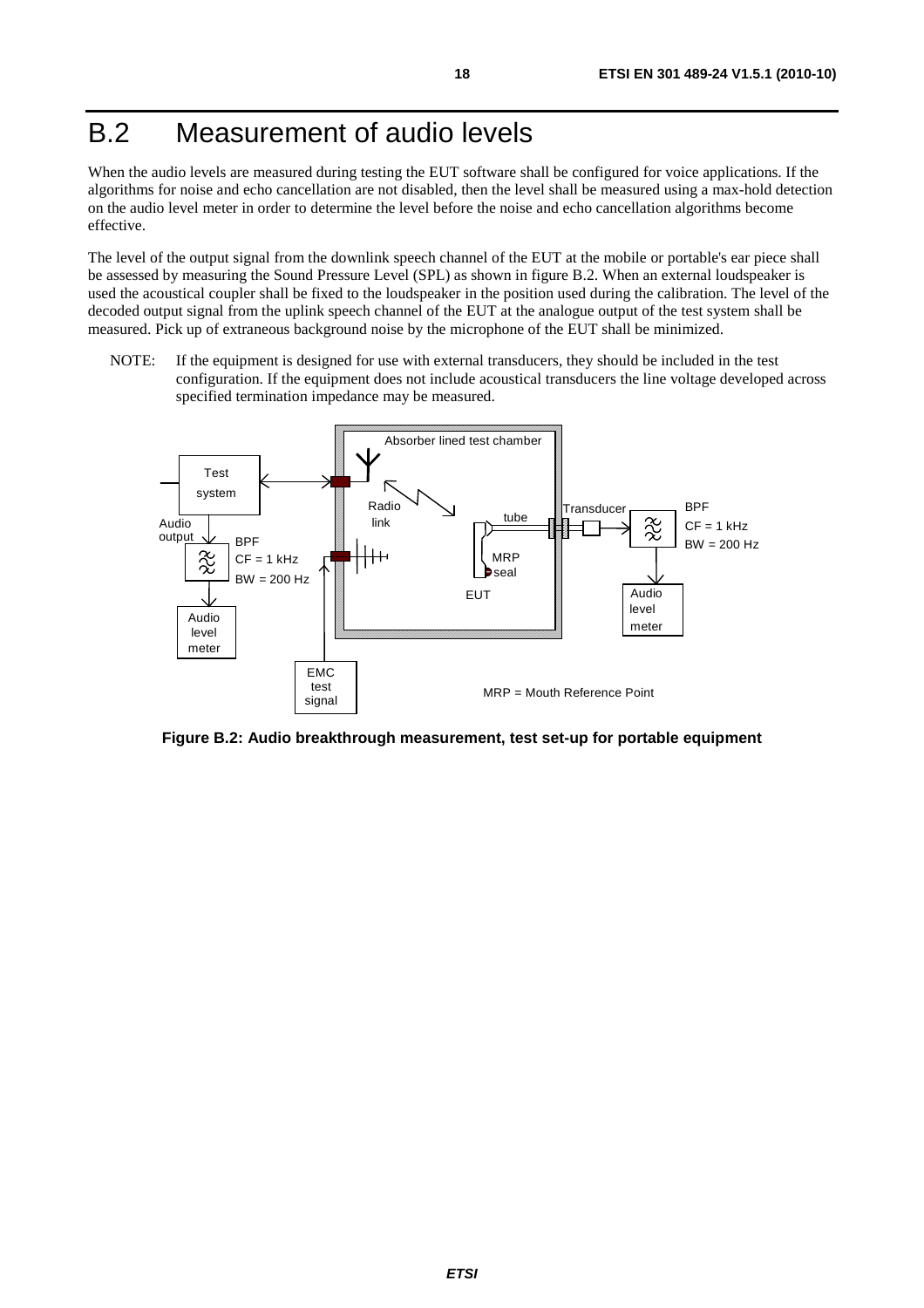### Annex C (normative): Performance assessment of data transfer call. Error Ratios

### C.1 Calibration of data transfer

### C.1.1 UTRA

For the EUT, calibration of the data transfer may be performed by assessing the Bit Error Ratio (BER), Block Error Ratio (BLER) or End-User data error ratio before applying the RF immunity test signal (defined in EN 301 489-1 [1], clauses 9.2 and 9.5).

### C.1.2 E-UTRA

For the EUT, calibration of the data transfer may be performed by assessing the throughput percentage before applying the RF immunity test signal (defined in EN 301 489-1 [1] clauses 9.2 and 9.5).

## C.2 Assessment of data transfer

## C.2.1 UTRA. Derivation of Error Ratios

The manufacturer shall provide the method for calculating the Error Ratio. Known data patterns shall be transferred bi-directionally from end-to-end (the whole of the UL and DL will be exercised). Performance assessment shall be made at each frequency step. Comparison between transmitted known data and received data shall result in the Error Ratio.

The data patterns used should be of sufficient length to give valid results and should be equivalent to the used channel bit rate.

Possible data patterns for assessing the Error Ratio are BER, BLER and User Data. Detailed description of BER and BLER can be found from TS 134 109 [8].

End-User Data may be used where BER and BLER measurements are not appropriate, and is a manufacturer's decision (see below).

EXAMPLE: In the cases when the EUT consists of UE with data application ancillary and the data application ancillary itself does not support a loopback function that can be applied for the assessment of BER or BLER, as specified in TS 134 109 [8]. This would lead into a situation where the data application ancillary is not exercised, i.e. the data transfer loop is not end-to-end.

The characteristics of the End-User Data used for testing (format, size, typical data throughput rate, additional error corrections, etc.) and the necessary test equipment shall be delivered to enable the assessment of the EUT.

Following formula may apply to End-User Data:

$$
ErrorRatio = \left(\frac{eroneuos(bits, bytes, symbols, etc.)}{total number of (bits, bytes, symbols, etc.)} \times 100\right) = n\%
$$

(In case that high Error Ratios exist, ensure that errors are a consequence of EMC stress.)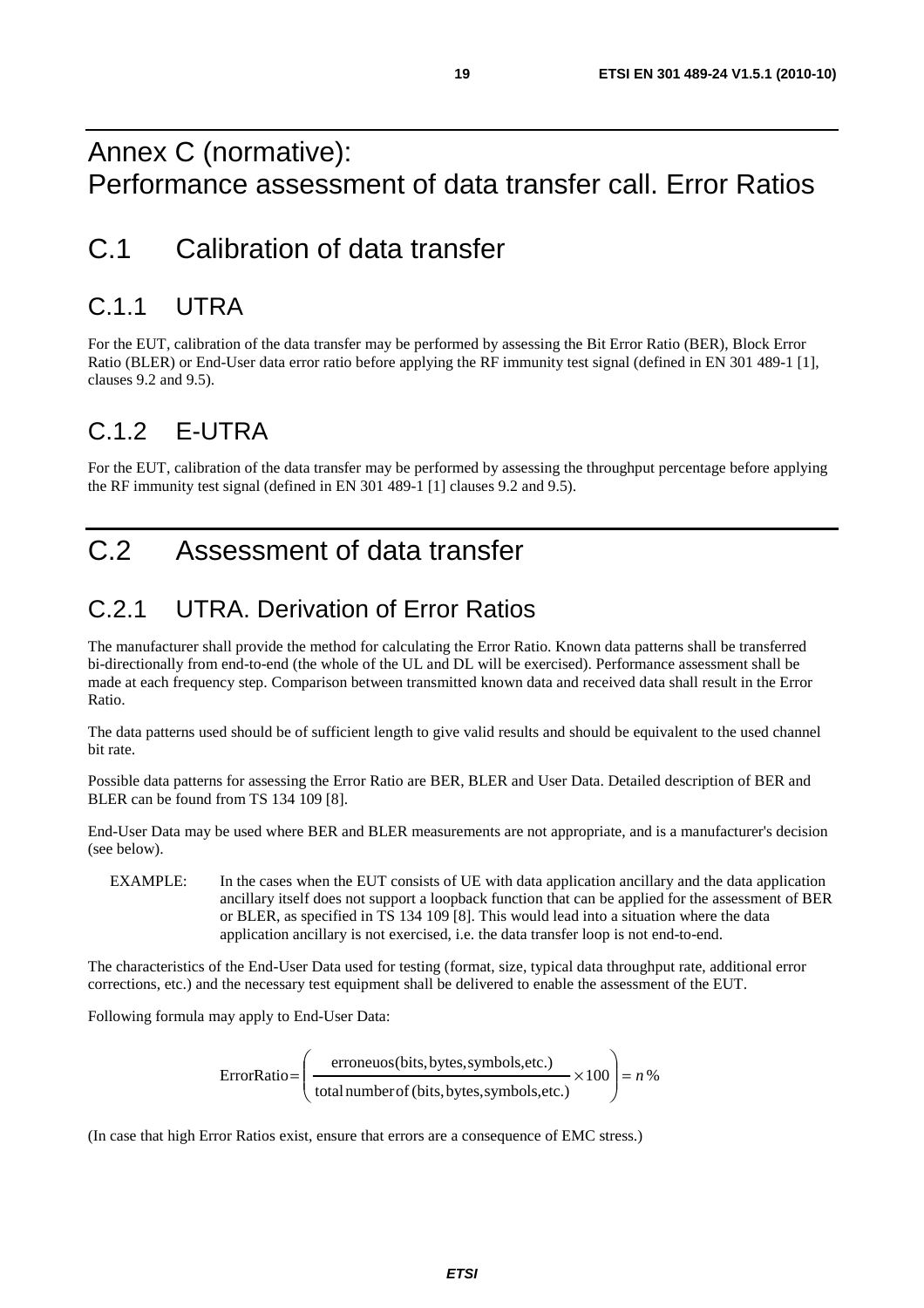### C.2.2 E-UTRA. Derivation of Throughput Percentages

Known data patterns shall be transferred bi-directionally from end-to-end (the whole of the UL and DL will be exercised). Performance assessment shall be made at each frequency step. Comparison between maximum throughput and achieved throughput shall result in the throughput percentage.

The data patterns used should be of sufficient length to give valid results and should be equivalent to the used channel bit rate.

## C.3 EUT without data application ancillary

Data monitoring Devices are here considered as part of the Test System. Arrangements should be made by the manufacturer, if needed, to couple the Data monitoring Device by a method which does not affect the radiated electromagnetic field (e.g. ultrasonic or optical).



**Figure C.1: Error Ratio or throughput assessment, test set-up for EUT without data application ancillary**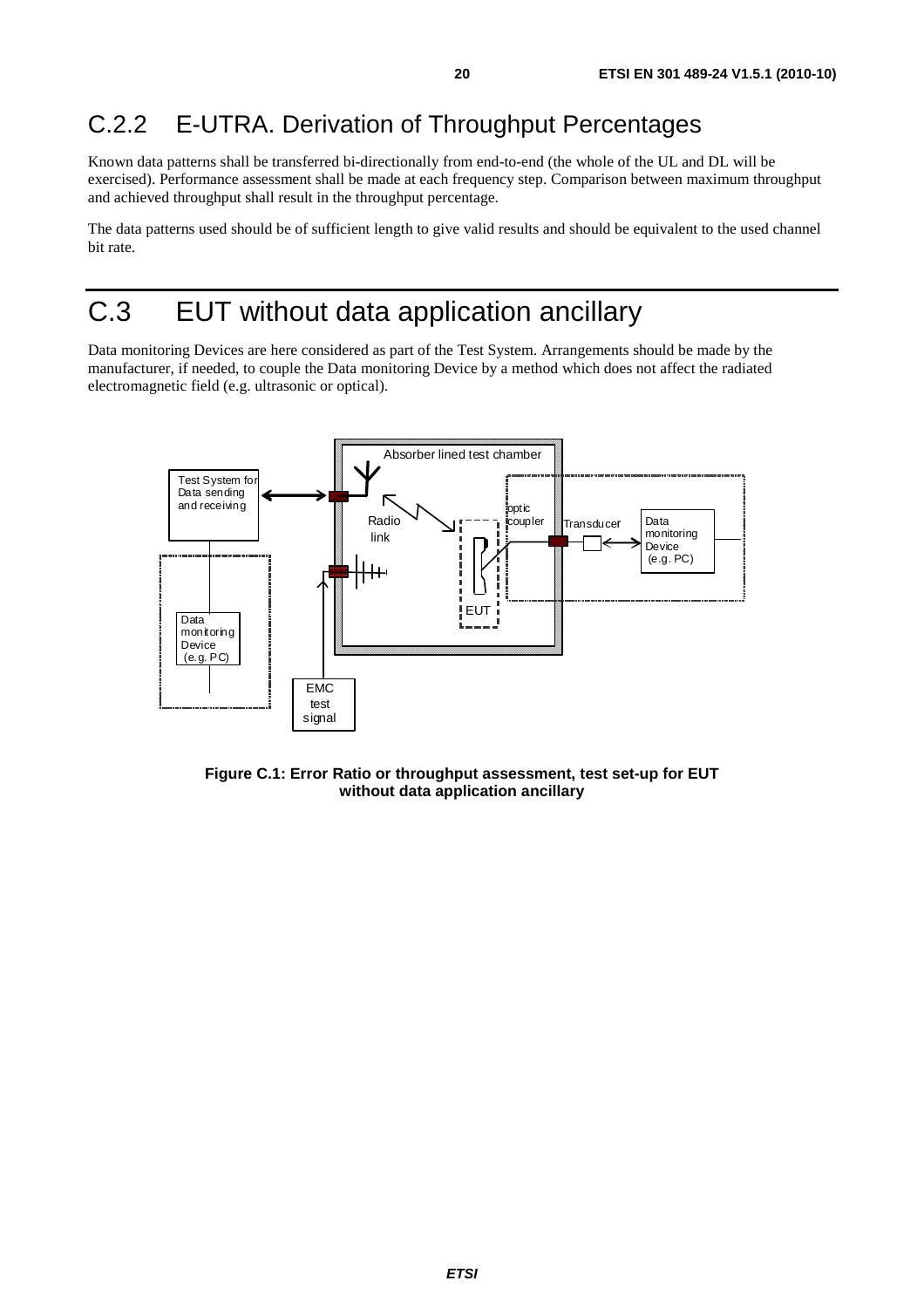## C.4 EUT with data application ancillary

The Data monitoring Device is here considered as a part of the Test System. The Data application ancillary should be part of the data transfer (UL and DL) loop and is included in the EUT configuration.



**Figure C.2: Error Ratio or throughput assessment, test set-up for EUT with data application ancillary**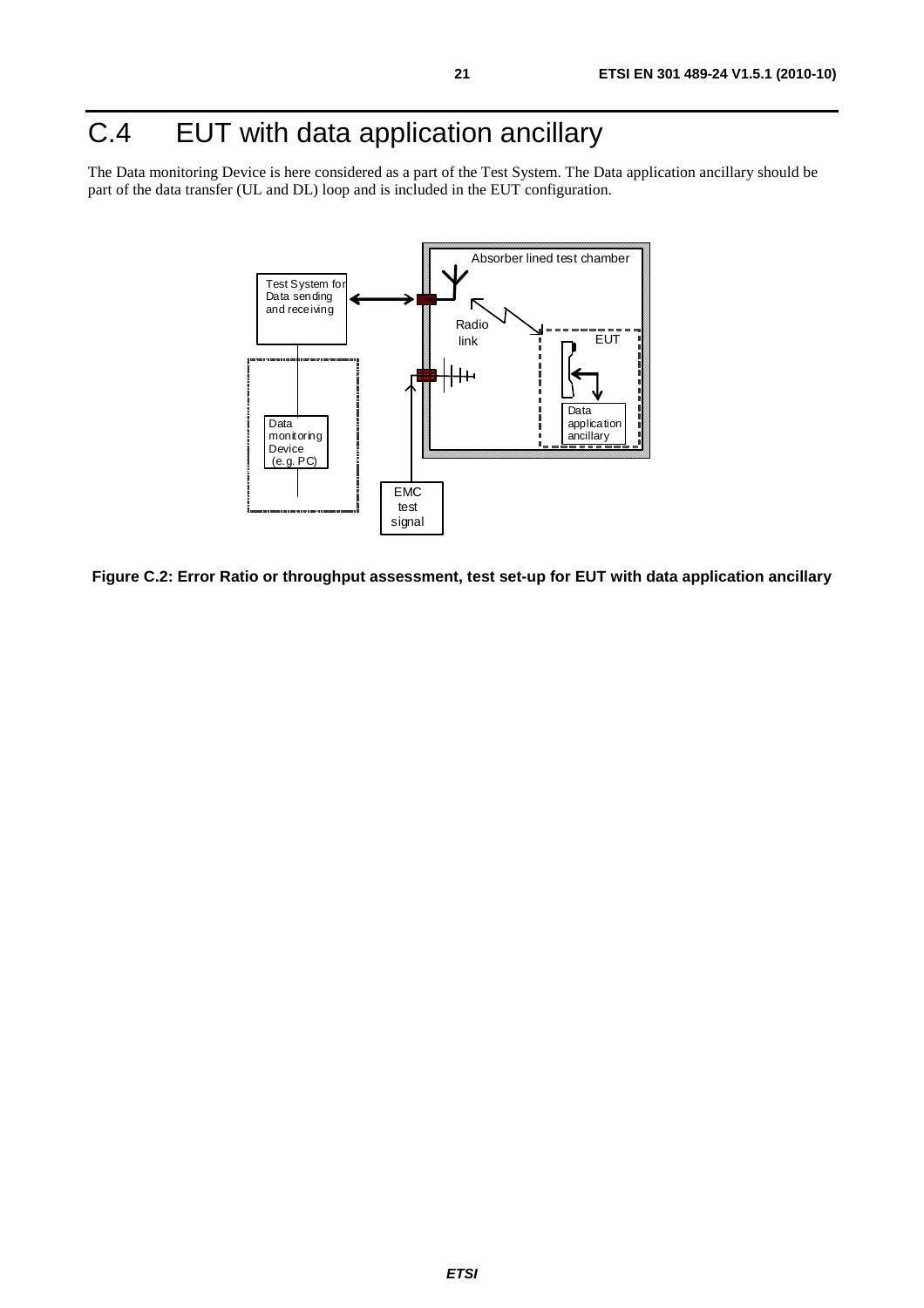## Annex D (informative): The EN title in the official languages

The enlargement of the European Union (EU) resulted in a requirement from the EU for a larger number of languages for the translation of the titles of Harmonized Standards and mandated ENs that are to be listed in the Official Journal to support the implementation of this legislation.

For this reason the title translation concerning the present document can be consulted via the [e-approval](http://portal.etsi.org/EApproval/TranslationListView.aspx?WKI_ID=30981&ACTION_NB=20101002) application.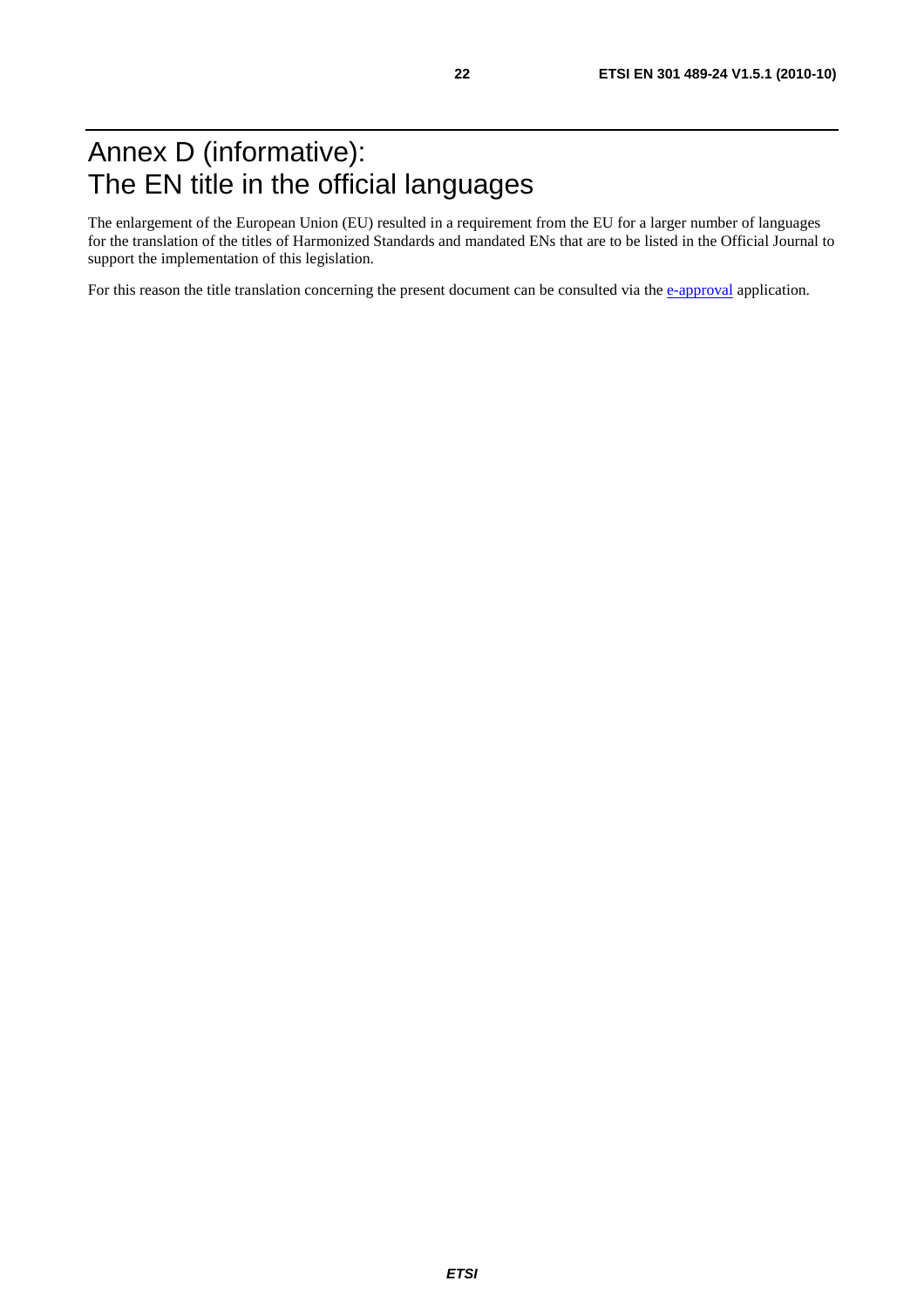- ETSI TS 134 121: "Universal Mobile Telecommunications System (UMTS); Terminal Conformance Specification; Radio Transmission and Reception (FDD) (3GPP TS 34.121)".
- ETSI TS 134 122: "Universal Mobile Telecommunications System (UMTS) Terminal Conformance Specification; Radio Transmission and Reception (TDD) (3GPP TS 34.122)".
- ETSI TR 121 905: "Digital cellular telecommunications system (Phase 2+); Universal Mobile Telecommunications System (UMTS); Vocabulary for 3GPP Specifications (3GPP TR 21.905 version 7.2.0 Release 7)".
- ETSI TS 136 521-1: "Evolved Universal Terrestrial Radio Access (E-UTRA) and Evolved Universal Terrestrial Radio Access Network (E-UTRAN); User Equipment (UE) conformance specification Radio transmission and reception (3GPP TS 36.521-1 version 8.0.1 Release 8)".
- ETSI TS 136 521-2: "Evolved Universal Terrestrial Radio Access (E-UTRA) and Evolved Universal Terrestrial Radio Access Network (E-UTRAN); User Equipment (UE) conformance specification Radio transmission and reception (3GPP TS 36.521-2 version 8.0.1 Release 8)".
- ETSI TS 136 523-1: "Evolved Universal Terrestrial Radio Access (E-UTRA) and Evolved Universal Terrestrial Radio Access Network (E-UTRAN); User Equipment (UE) conformance specification; Part 1: Protocol conformance specification (3GPP TS 36.523-1 version 8.0.1 Release 8)".
- ETSI TS 136 523-2: "Evolved Universal Terrestrial Radio Access (E-UTRA) and Evolved Universal Terrestrial Radio Access Network (E-UTRAN); User Equipment (UE) conformance specification; Part 2: ICS (3GPP TS 36.523-2 version 8.0.1 Release 8)".